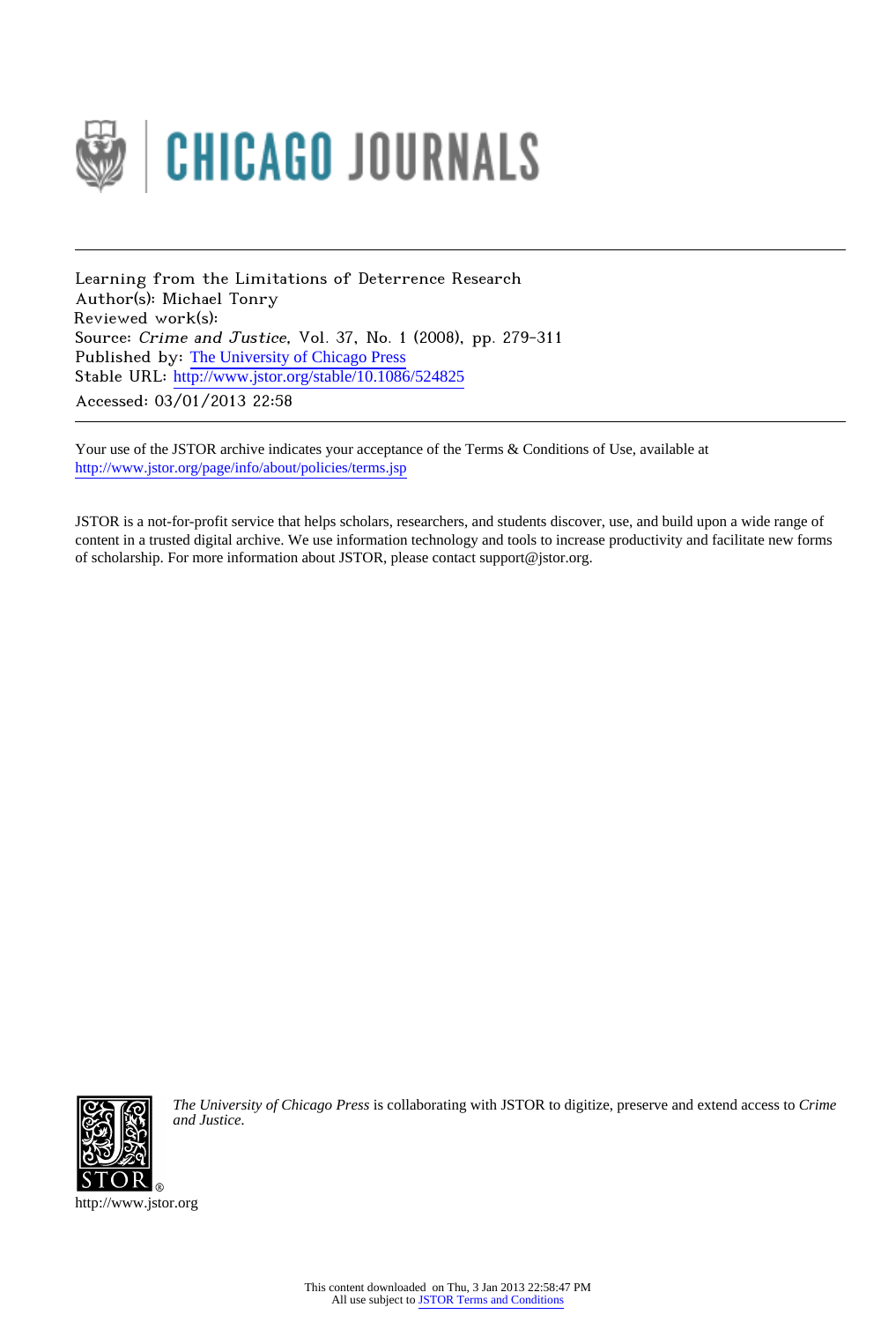# Learning from the Limitations of Deterrence Research

#### ABSTRACT

Public policy and scientific knowledge concerning deterrence have long been marching in different directions. Despite the proliferation of threestrikes, mandatory minimum, and concealed weapons laws and retention of capital punishment in 37 states, there is little credible evidence that changes in sanctions affect crime rates, and there is no credible evidence that capital punishment deters better than life sentences or that allowing citizens to carry concealed weapons deters at all. There is evidence that changes in enforcement and sanctions can affect some kinds of behavior for example, tax compliance, speeding, illegal parking—and there are plausible grounds for believing that other deterrable behaviors can be identified. Doing so will require fine-grained studies that take account of offender characteristics and perceptions, offending situations, and whether and how new enforcement strategies and sanctions systems are implemented.

The state of the art of policy-relevant knowledge about the deterrent effects of the criminal justice system is little different in 2008 than it was 30 years ago when the National Academy of Sciences (NAS) panel on deterrence and incapacitation reported that the existence of a criminal justice system has overall deterrent effects, there is a widely shared intuition that penalty increases have marginal deterrent effects but the available evidence is highly ambiguous and contested, and there is no credible evidence that capital punishment deters homicide any more

Michael Tonry is Sonosky Professor of Law and Public Policy and director, Institute on Crime and Public Policy, University of Minnesota, and senior fellow, Netherlands Institute for the Study of Crime and Law Enforcement, Leiden. He is grateful to Anthony N. Doob, Daniel Nagin, and Alex Piquero for reading and commenting helpfully on earlier drafts.

2008 by The University of Chicago. All rights reserved. 0192-3234/2008/0037-0007\$10.00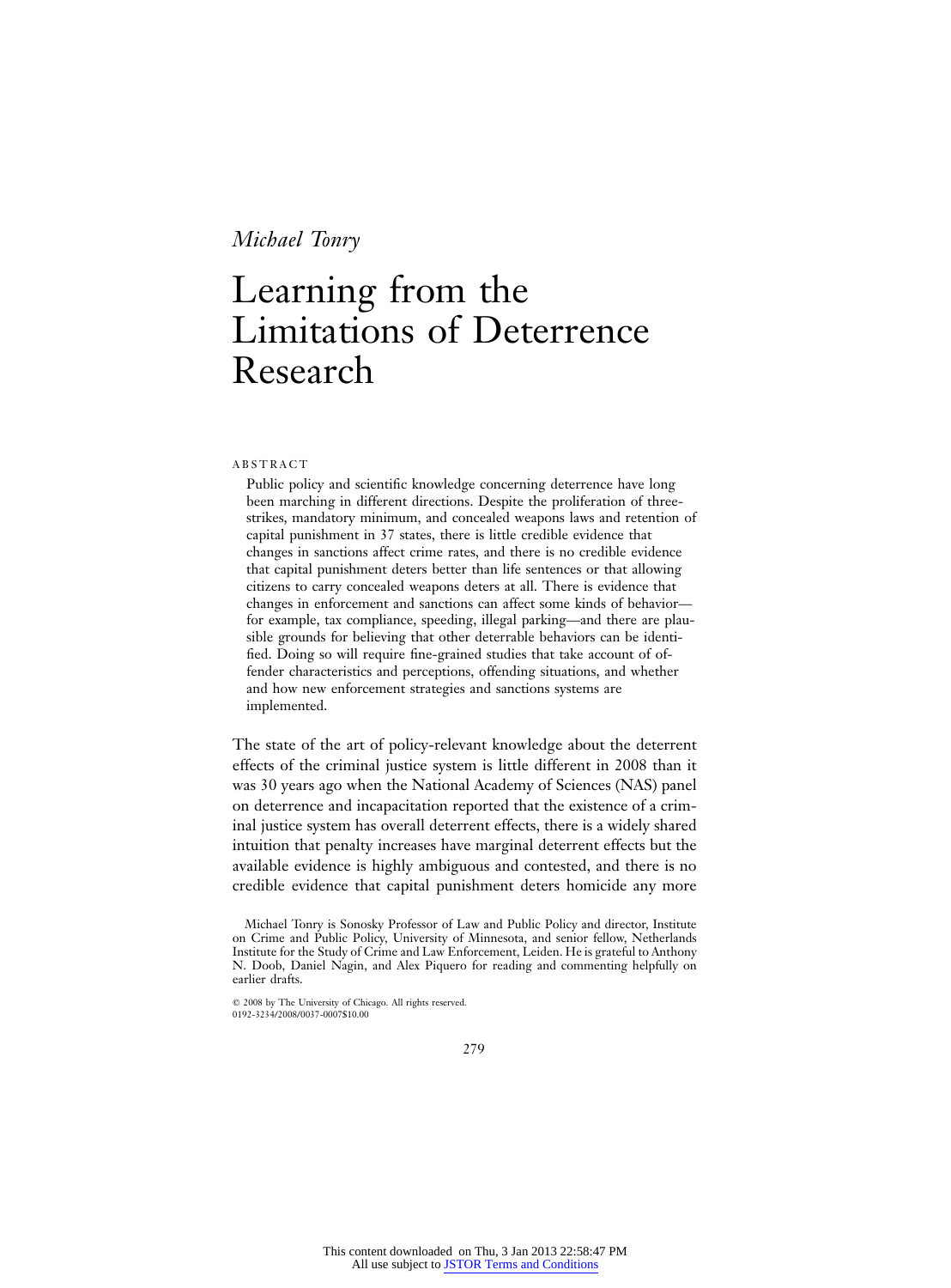effectively than penalties that would otherwise be imposed (Blumstein, Cohen, and Nagin 1978). There is some evidence, as Beccaria and Bentham believed, that certainty and promptness of punishment are more important than severity. Because there are differences in order of magnitude in the abilities of police and courts to alter the promptness of their behavior or affect would-be offenders' perceptions of risk, changes in police practices are more likely to achieve deterrent effects than are changes in sentencing policies and practices. The capacity of the police, however, to achieve long-term crime-reductive effects—as opposed to short-term effects from well-publicized crackdowns (Sherman 1990)—is limited by practical constraints on availability of police resources. Finally, there is considerable evidence that police, prosecutors, judges, and juries often alter their behavior to offset the effects of punishment policy changes with which they disagree, thereby undermining the likelihood of achieving marginal deterrent effects.

There is little point in continuing to investigate these subjects in the same old ways for another 30 years. There are, however, some other lessons about future research agendas to be derived from current knowledge. First, macro-level modeling of deterrent effects of changes in sanctions policies by economists and econometricians has reached a dead end, as Ronald Coase in 1978 predicted would happen concerning subjects on which the economist's advantage was primarily one of technique.<sup>1</sup> Results are inevitably fragile and highly sensitive to minor specification changes. Such research is incapable of taking into account whether and to what extent purported policy changes are implemented, whether and to what extent their adoption or implementation is perceived by would-be offenders, and whether and to what extent offenders are susceptible to influence by perceived changes in legal threats. At the very least, macro-level research on deterrent effects should test the null hypothesis of no effect rather than the price theory assumption that offenders' behavior will change in response to changes in legal threats.

Second, useful research on deterrence will have to become much more nuanced than it has mostly been so far. Whether changes in legal threats are implemented in practice and whether would-be offenders

<sup>&</sup>lt;sup>1</sup> "Once some of these practitioners [social scientists other than economists] have acquired the simple, but valuable, truths which economics has to offer, and this is the natural competitive response, economists who try to work in the other social sciences will have lost their main advantage and will face competitors who know more about the subject matter than they do" (Coase 1978, p. 210).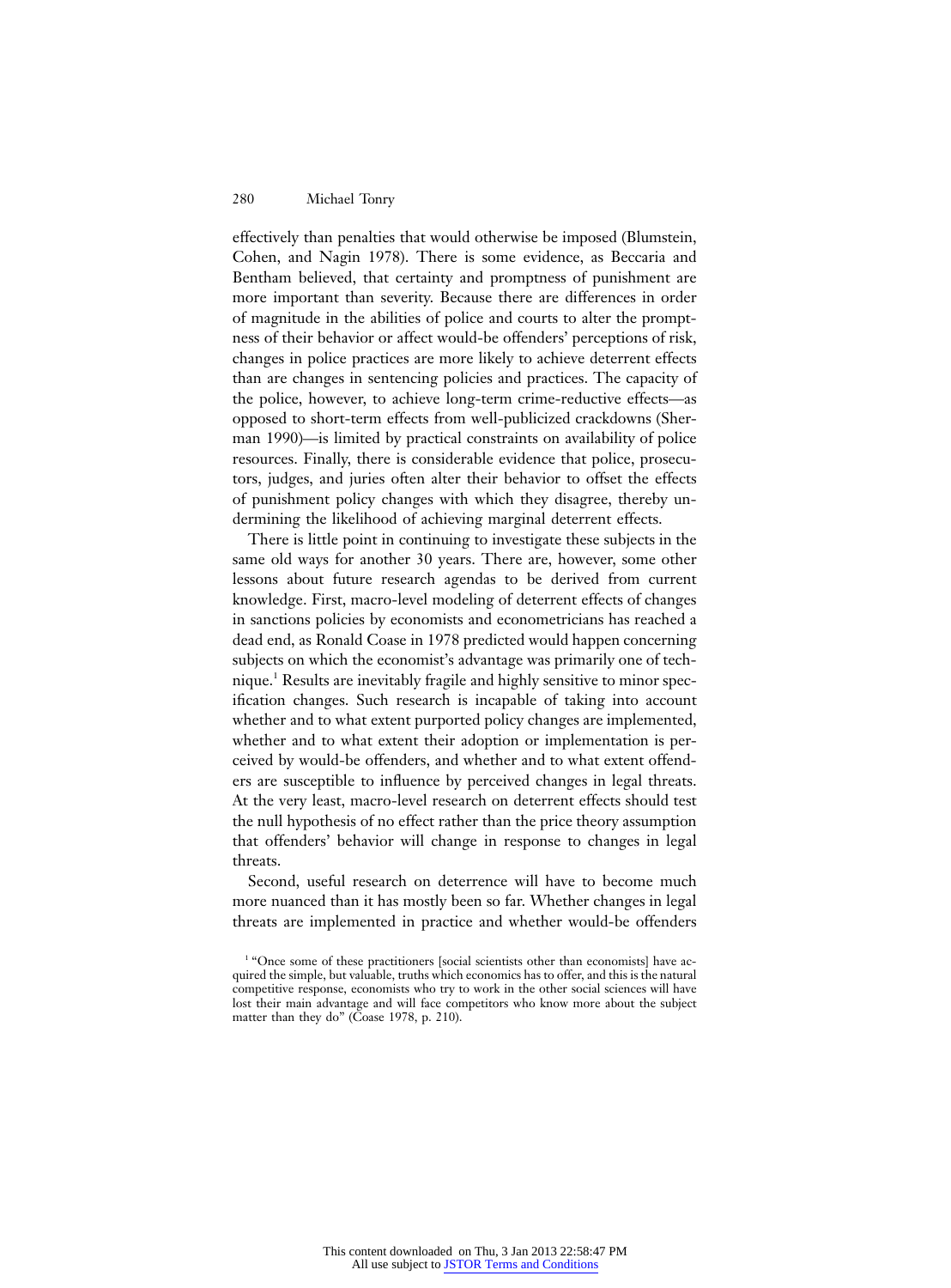perceive those changes are important questions, of course, but so are differences in individuals' susceptibility to changes in legal threats. To many, probably most, people, perceived changes will have no effects on behavior either because their personal values and circumstances remove them altogether from the class of would-be offenders or, conversely, because their values and circumstances make them more or less immune from changes in legal threats. Wikström (2007, ms. 28), for example, argues that "inclusion of subjects who would never be motivated to or consider committing the crime/crimes in question" is a major shortcoming of many micro-level deterrence studies.<sup>2</sup>

Third, however, studies of the implementation of penalty changes may, turned around, provide important insights into prevailing norms concerning the seriousness of crimes and acceptable severities of punishment. It is at least as important to study why penalty changes have little or no effect on crime rates as to study whether they have effects. Penalty laws that are seldom applied, such as most habitual offender and three-strikes laws, or that are routinely circumvented by officials, such as many mandatory minimum sentence laws, are patently out of step with prevailing norms; otherwise they would be applied or enforced. Their non- or partial application or enforcement is likely to be among the reasons why such laws have little discernible effect. The correct conclusion to be drawn from studies that show that penalty laws are routinely circumvented is not that officials are misbehaving but that laws are out of step with prevailing norms and should be altered or repealed.

Although readers of this essay are unlikely to be laypeople, it may be useful to say a couple of things that would be said in a talk to laypeople on this subject. The first is that it is natural to suppose that changes in disincentives to crime will change peoples' behavior. Often they do. Human beings are influenced by incentives and disincentives, and offenders are human beings. For relatively minor forms of prohibited behavior such as illegal parking, fast driving, or littering, significant increases in the perceived likelihood of apprehension or severity of penalties influence behavior. When the threat of having an illegally parked car towed goes up, people become more careful parkers. When speeding drivers see marked police cars stopped by the side

<sup>2</sup> Others have made the same argument (e.g., Pogarsky 2002) and tried to take account of it in their research designs (e.g., Bachman, Ward, and Paternoster 1992; Piquero and Tibbetts 1996).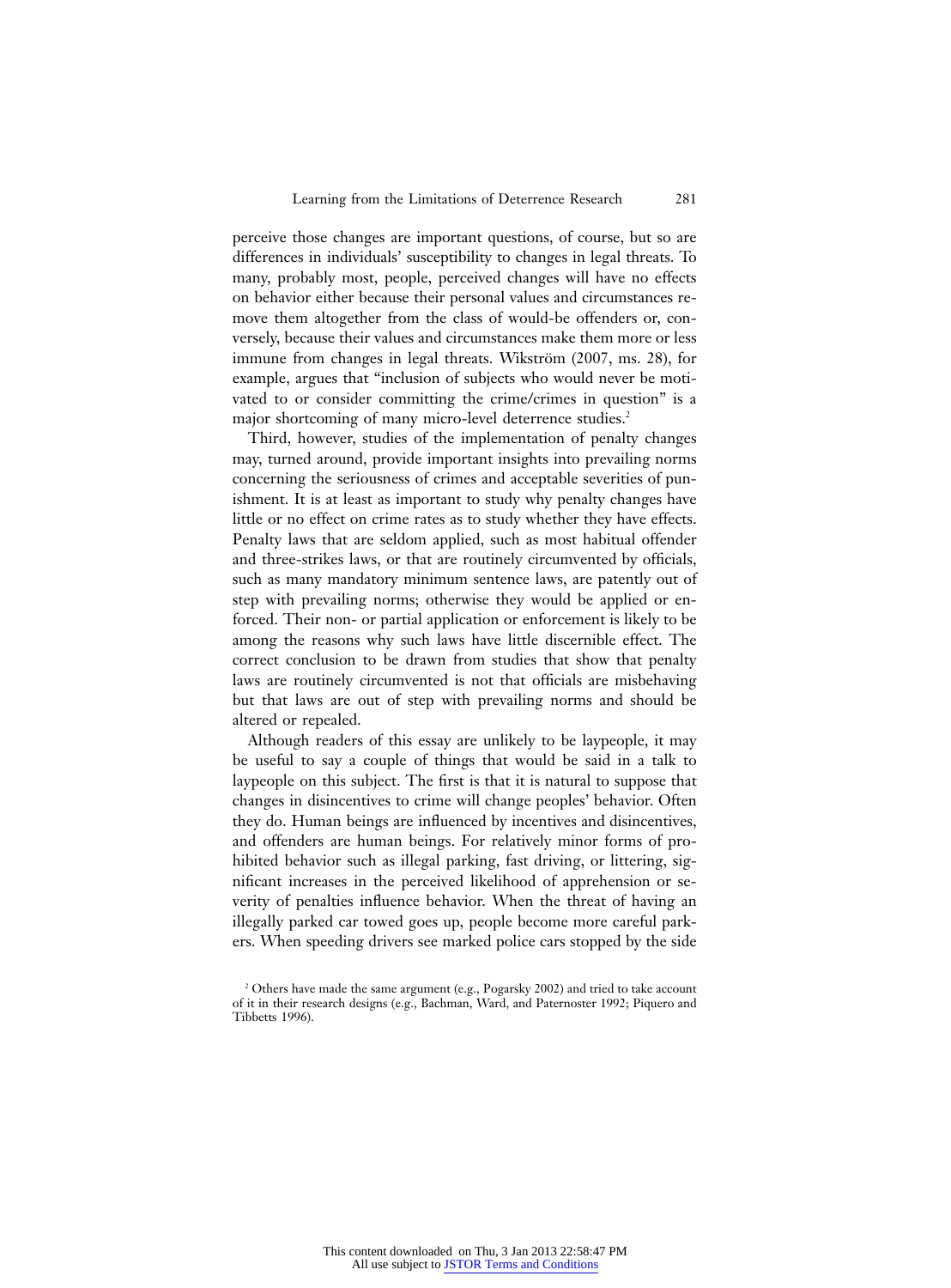of a highway, they slow down. Similarly, for calculated instrumental crimes such as tax evasion (e.g., Klepper and Nagin 1989), increases in perceived risks of apprehension appear to deter prospective wrongdoers significantly (though much of this literature is based on laboratory research and responses to hypothetical what-if questions, which raises significant external validity issues).

The debates about whether penalties deter at all, or whether increases in penalties produce marginal increases in deterrence, are not mostly about those kinds of behavior. They are about the mass of ordinary property, "morals" (drugs, prostitution, gambling, etc.), and violent crimes. Typically, these crimes are not committed in public, like driving, parking, and littering offenses, and often they are not highly calculated. Most, however, are unambiguously wrongful, which means that many people will not commit them under any but exceptional circumstances. Many of these crimes are impulsive or are committed under the influence of drugs, alcohol, peer influences, powerful emotions, or situational pressures. Many are committed by people who are deeply socialized into deviant values and lifestyles. These characteristics of many would-be offenders do not mean that it is a priori impossible to affect would-be offenders' criminal choices by means of legal threats. They do mean that doing so is far from being a matter merely of enacting harsher laws, imposing harsher penalties, or adopting more aggressive policing strategies.

Another thing to be said to a lay audience is that thinking and knowledge about deterrence are important. Policy makers would like to believe that penalties and penalty increases deter because those beliefs provide a basis for trying to do something about troubling social problems. The difficulty is that mistaken beliefs in deterrence may lead to adoption of seriously mistaken policies.

Three times in the last 30 years, American state and federal policy makers have adopted major policy changes on the basis of deterrence research findings that were subsequently repudiated.<sup>3</sup> These were the enactment of capital punishment statutes (and the U.S. Supreme Court's upholding of them) in the context of Isaac Ehrlich's claim that every execution saves the lives of eight would-have-been victims (Ehr-

<sup>3</sup> Findings on the alleged deterrent effects of capital punishment or "shall-issue" concealed weapons laws were in both cases invoked by proponents of such laws, but support for them was so ideological and the political impetus behind them so strong that it is not unlikely that most would have been enacted when they were irrespective of research results (see, e.g., Tonry and Green 2003).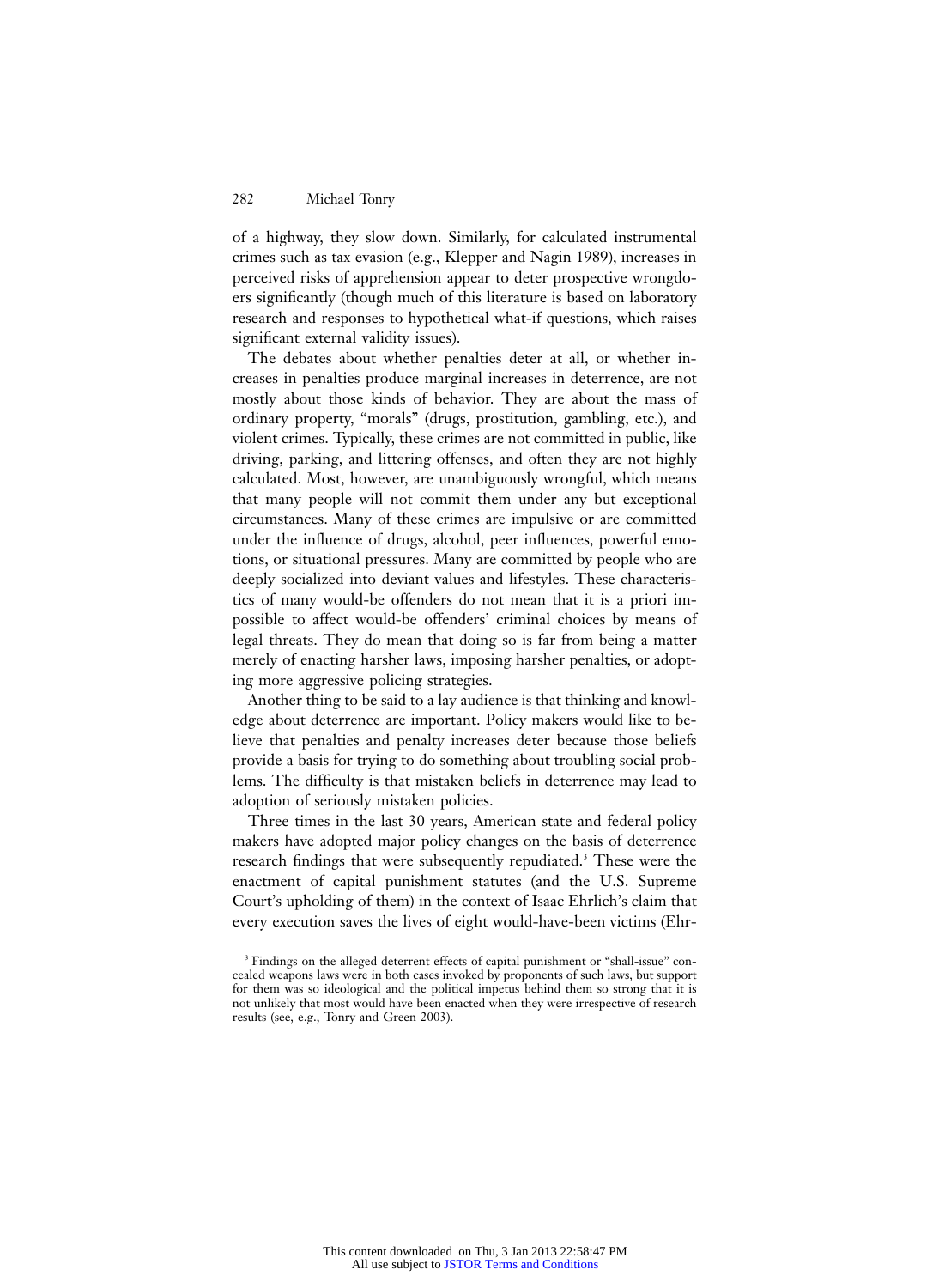lich  $1975$ ;<sup>4</sup> the enactment in a majority of American states of mandatory arrest policies in misdemeanor domestic violence cases on the basis of Sherman and Berk's finding that arrests deterred future violence against the original victims (Sherman and Berk 1984; later repudiated by Sherman himself [Sherman, Schmidt, and Rogan 1992]); and the enactment in many states in the last decade of "shall-issue" laws mandating issuance to most adults of licenses to carry concealed firearms in public on the basis of Lott's finding that carrying concealed weapons reduces violent crime rates because would-be assailants are deterred by the knowledge that a potential victim may be carrying a gun (Lott 1998).<sup>5</sup> All three findings have since been shown to be incorrect or not generalizable, but most of the capital punishment, mandatory arrest, and concealed weapons laws whose enactment they influenced (or seemed to justify) remain in effect. The implication is that policy makers should set very high evidentiary standards when considering evidence about the deterrent effectiveness of penalties before adopting policies predicated on deterrence rationales.

Although in the last 30 years there has not been a huge amount of research on deterrence, several small literatures have accumulated. First, since the mid-1990s, a handful of American economists have attempted to model the deterrent effects of capital punishment on homicide and concluded that each execution saves, for example, 18 lives (Dezhbakhsh, Rubin, and Shepherd 2003). The theory is that wouldbe offenders' knowledge that capital punishment is authorized or that some murderers have been executed will make them less likely to kill people. This work has been discredited by other economists (e.g., Donohue and Wolfers 2005) and by noneconomists (e.g., Fagan, Zimring, and Geller 2006). The only credible conclusions that can be drawn are either that capital punishment has no deterrent effects on homicide or that there is no credible evidence that it does. This conclusion accords with a recent review of this literature by Levitt and Miles (2007, pp. 474–76). Some analyses suggest that executions lead to increases in homicide, possibly through a brutalization effect (e.g., Katz, Levitt, and Shustorovich 2003).

Second, since the late 1980s, a small number of economists have

<sup>4</sup> Solicitor general Robert Bork cited Ehrlich's work in arguing before the U.S. Supreme Court in *Gregg v. Georgia*, 428 U.S. 153 (1976), a decision upholding the constitutionality of existing capital punishment laws in the United States.

<sup>5</sup> In 1994, 1995, and 1996, 13 American states adopted shall-issue laws (Lott 2000, p. 169, n. 7).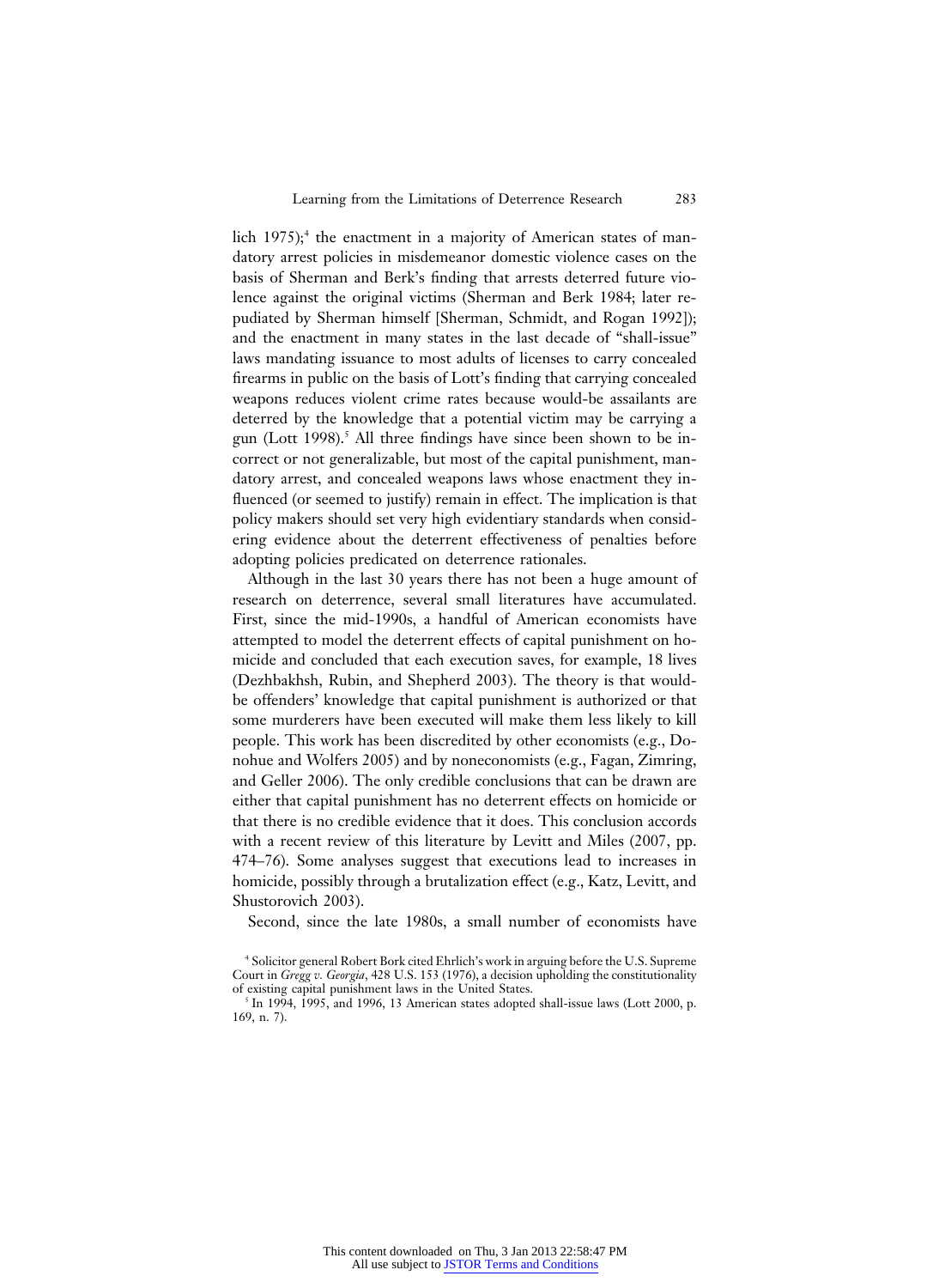attempted to model the crime-preventive effects of letting most ordinary citizens (usually except children, some former felons, and the mentally ill) carry concealed weapons in public places (e.g., Lott and Mustard 1997; Lott 1998, 2000). The hypothesis is that would-be offenders will be deterred by the knowledge that prospective victims may be armed and able to use firearms to defend themselves. Although Lott and his colleagues have concluded that allowing citizens to carry concealed weapons has substantial crime prevention effects, his results have been discredited by other economists on both technical (e.g., Ayres and Donohue 2003*b*; Cook and Ludwig 2003) and ethical (Ayres and Donohue 2003*a*; Donohue 2004)<sup>6</sup> grounds and by noneconomists (e.g., Black and Nagin 1998). A recent U.S. NAS review of that research concludes that there is no credible evidence that enactment of shallissue laws has measurable deterrent effects: "The committee concludes that with the current evidence it is not possible to determine that there is a causal link between the passage of right-to-carry laws and crime rates. It is also the committee's view that additional analysis along the lines of the current literature is unlikely to yield results that will persuasively demonstrate a causal link between right-to-carry laws and crime rates" (Wellford, Pepper, and Petrie 2005, pp. 150–51).

Third, since the 1980s, a small number of researchers have attempted to demonstrate that private possession of firearms reduces criminal victimization and more than offsets harmful consequences of private ownership of firearms including accidental injuries and deaths and suicides (e.g., Kleck and Kates 2001). The hypotheses are that would-be offenders are deterred by knowledge that prospective victims have guns and that offenders desist from initiated crimes when they learn victims are armed. The most authoritative reviews of this literature conclude that the claims are unconvincing (e.g., Cook 1991; Ludwig 2000). The recent NAS panel was agnostic: "Ultimately, researchers may conclude that it is impossible to effectively measure many aspects of defensive gun use" (Wellford, Pepper, and Petrie 2005, p. 108; also see pp. 110–11, 117).

Fourth, from the mid-1970s through the late 1980s, evaluators investigated the effects of new laws expressly aimed at reducing crime rates through the deterrent effects of increased penalties. Mostly these

<sup>6</sup> Research ethics, that is. Serious questions have been raised about repeated systematic errors in Lott's data and about other matters. Details and references to a supporting literature can be found in Ayres and Donohue (2003*a*) and Donohue (2004).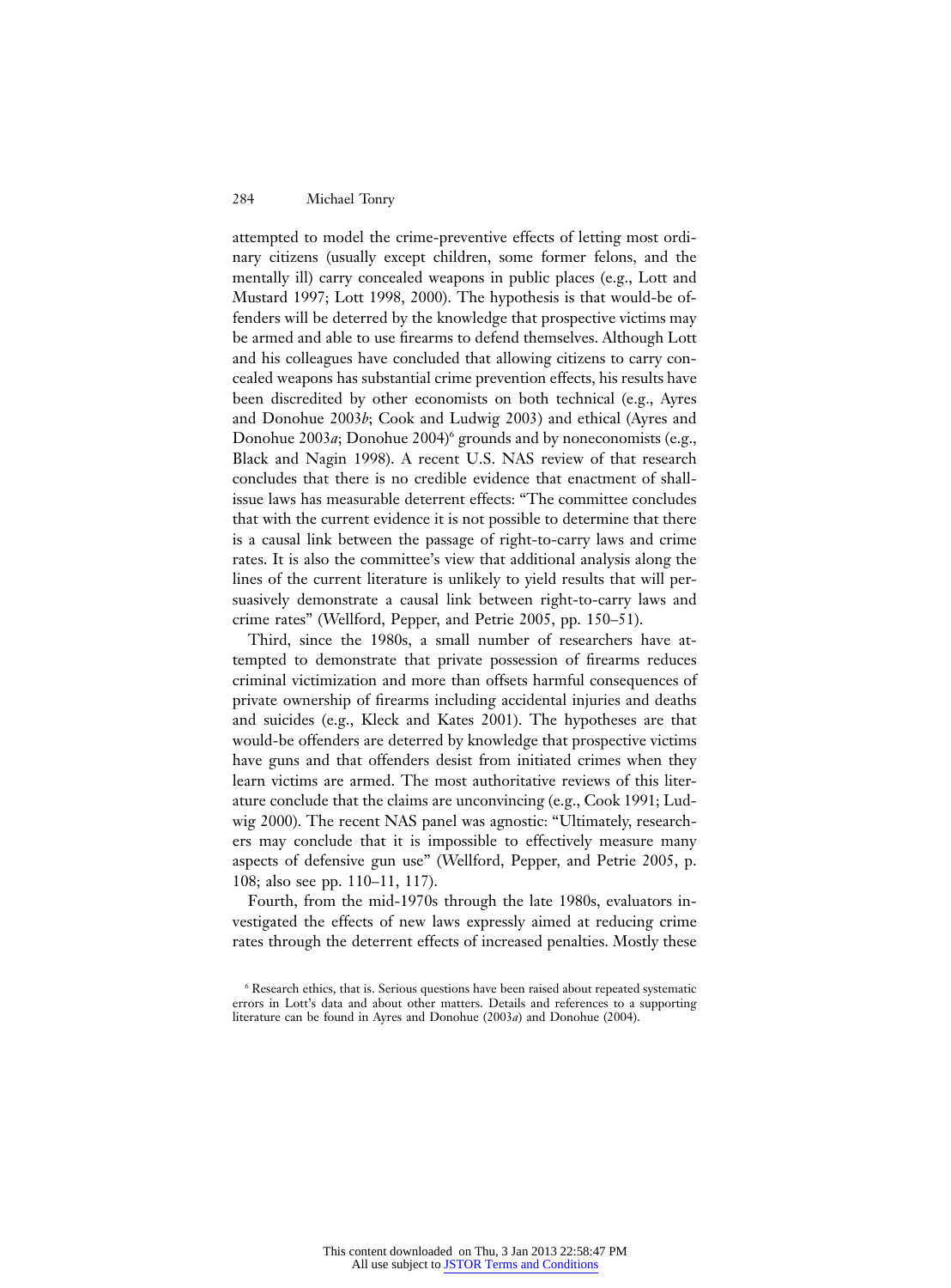laws prescribed mandatory minimum sentences for offenders convicted of particular crimes. The hypothesis is that knowing that use of a gun in a robbery will result in a minimum 5-year sentence, or an extra 2 years on top of the otherwise appropriate sentence, for two examples, makes would-be offenders less likely to carry or use a gun. The evaluations concluded either that there were no measurable deterrent effects or that there were short-term effects that quickly wasted away (Tonry 1996, chap. 5). There were two primary reasons: there was little evidence that offenders were aware of the harsher potential penalties; more important, most evaluations showed that the increased penalties were seldom imposed. In some cases, the prescribed "harsher" punishments were less severe than offenders would otherwise have received. In others, judges and lawyers altered their charging, plea negotiation, and fact-finding practices to nullify the law's effects. There has been little recent research on implementation of harsh mandatory punishments, but the two latest major studies produced the same pattern of findings as earlier studies (McCoy and McManimon 2004; Merritt, Fain, and Turner 2006).

Fifth, during the 1990s, American policy makers implemented a number of tough-on-crime initiatives, most notably zero-tolerance policing in New York City and a broadly framed "three-strikes-andyou're-out" law in California, and claimed dramatic crime reductions through deterrence. Rudolph Giuliani, the New York mayor; William Bratton, his police chief at the time; and their representatives claimed credit for the happy correlation, as did governor Pete Wilson of California. However, no sophisticated study has shown that the policy changes substantially affected the crime rate changes. American crime rates peaked in 1990–91 in the United States, three to four years before zero-tolerance policing was put into place and California's three-strikes law was enacted, both in 2004. Preexisting downward trends in homicide and robbery rates continued after the initiatives were announced, but neither the timing of the downturns nor the pitches of the slopes were significantly different in California and New York than in other populous states or large cities, respectively. The most exhaustive examinations of the evidence conclude that there is no credible basis for believing that the policy changes substantially influenced declines in crime rates (Harcourt 2001 [New York City]; Zimring, Hawkins, and Kamin 2001 [California]; Tonry 2004, chap. 5 [both]; Har-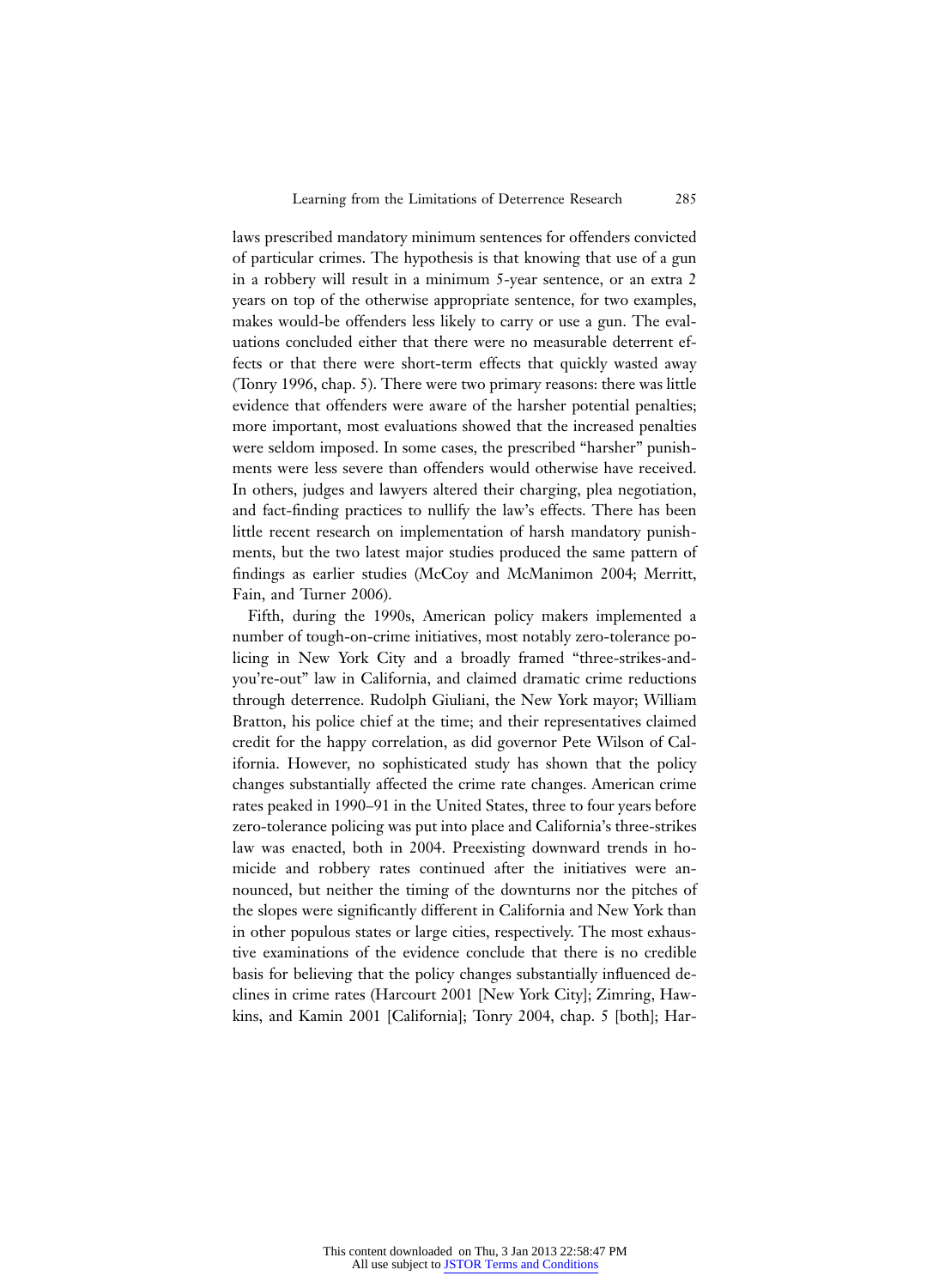court and Ludwig 2006 [New York City]; Taylor 2006 [New York City]).

Sixth, since the early 1980s researchers have been investigating threat communications and perceptions. A sizable literature demonstrates that ordinary citizens are largely uninformed about the operation of the justice system, the content of the criminal law, and the severity of punishments (Roberts et al. 2002). For a hypothesis that a change in practice or policy will affect behavior to be plausible, there must be some basis for believing that the people whose behavior is being targeted will know about the change.<sup>7</sup> A small but growing literature examines whether and how experience with the criminal justice system, or peers' experiences of the justice system, affect perceptions of risk and how those perceptions affect behavior (e.g., Pogarsky, Piquero, and Paternoster 2004; Matsueda, Kreager, and Huizinga 2006; Lochner 2007). A largely psychological literature has investigated what people know and provided additional knowledge and then tried to determine how that knowledge might affect behavior. This literature is afflicted by two common problems of laboratory research: its subjects are usually college students (rather than offenders), and its outcome measure is how subjects say their behavior would be affected rather than how their behavior changes. A related subliterature asks offenders whether in retrospect they would have behaved differently had they known what the penalties would be or if they had known that the penalties would be even greater. Both the main and the narrower literature report that people say they would have altered their behavior (the major works are cited in Pratt et al. [2006]).

Those literatures are not all examined in detail here. There is little point in reprising discussion of the literatures on deterrent effects of mandatory minimum sentence laws, major broad-based policy changes (e.g., zero-tolerance policing, three strikes), possession of weapons for self-defense, or threat perception. These have been exhaustively reviewed before, and no important original research findings have recently been published. Section III briefly discusses the less often reviewed research on capital punishment and concealed weapons. Before that, perhaps surprisingly, Section I discusses Robert Ellickson's *Order without Law* (1991), an examination of the influence of civil law,

<sup>7</sup> And, separately, that they will be influenced by that knowledge. There are two other important issues: whether the change is implemented as announced and whether changes in practice are sustained.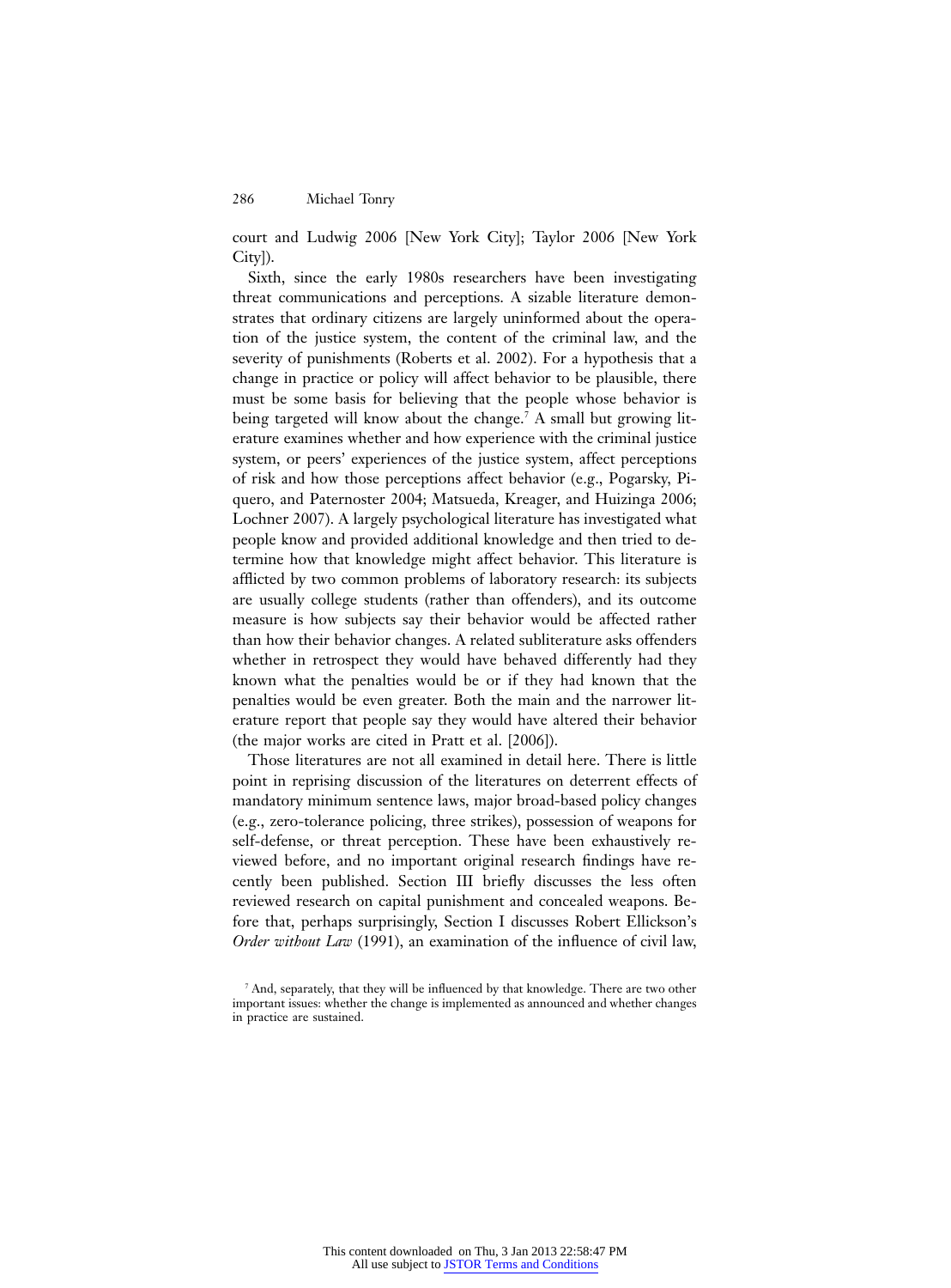and knowledge about it, on cattlemen's behavior. Ellickson is a law and economics specialist, and his work raises fundamental issues germane to thinking about deterrence and offers arguments that may explain why econometric research based on aggregate data is seldom instructive concerning deterrence. Section II is an overview of the major reviews and meta-analyses of deterrence research. Section IV sets out conclusions and a short agenda for research that might sharpen understanding of the deterrent effects of penalties.

Alex Piquero, who read an earlier draft of this essay, asked why another review of the literatures on deterrence is needed, given that relatively little, if anything, has been learned about deterrent effects since Daniel Nagin reviewed the literature for *Crime and Justice* in 1998. There are three answers. First, the economics literatures on concealed weapons and capital punishment largely postdate Nagin's essay. Second, those literatures make it clear that such studies of sanction effects—aggregate, macro-level studies relying on official crime data are unlikely ever to yield credible results. Third, however, more promisingly, since 1998, micro-level studies have begun to emerge on how offenders' (and their acquaintances') criminal justice system experiences affect their perceptions of legal threats and their behavior.

It is important to stress, however, that I believe it is a Good Thing that work by economists on the criminal justice system has increased greatly in the past 10 years (see, e.g., Bushway and Reuter, in this volume), even if I'm exceedingly skeptical about the likely value of additional econometric studies of deterrence. Economists' distinctive disciplinary frame and analytical techniques are likely to yield important new insights into a wide range of subjects (e.g., the effects of imprisonment on labor force participation [Bushway, Stoll, and Weiman 2007] and the costs and consequences of imprisonment [Raphael and Stoll, forthcoming]).

#### I. Order without Law

Ellickson's *Order without Law* (1991) examines compliance with civil laws affecting cattle farmers in rural Shasta County, California. This may not appear to be an obvious place to begin an examination of research on the deterrent effects of criminal penalties. It is a useful place to start, however, for two reasons. First, both Ellickson's discussions of how cattle farmers deal with recurring potential civil law prob-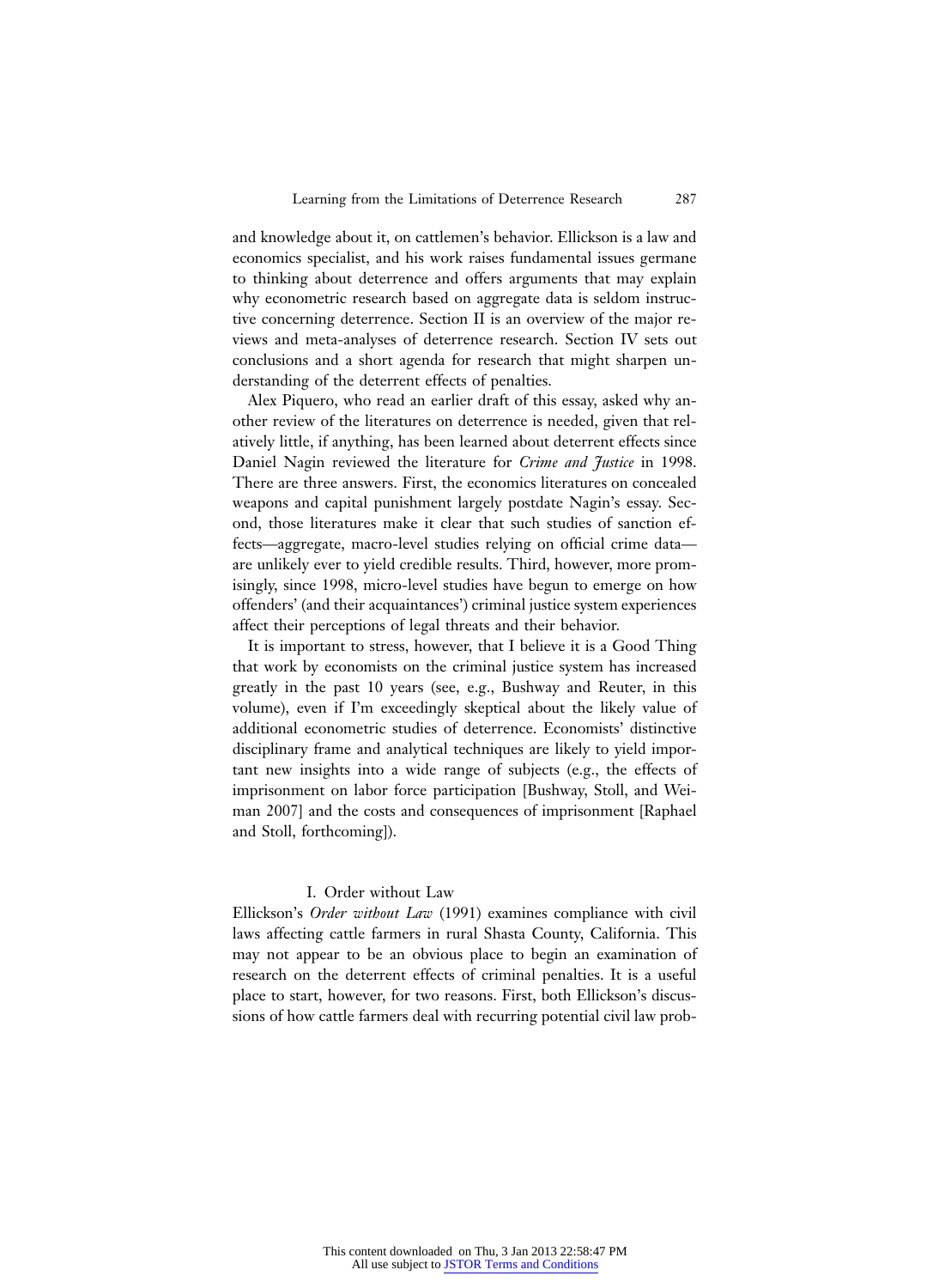lems and a five-level model he develops for understanding what kinds of knowledge and other considerations influence their behavior are apposite to thinking about how criminal laws and punishments influence behavior. Second, the book is in some ways a report on an economist's (more specifically, a law and economics specialist's) gradual realization that economic models sometimes grossly oversimplify how humans make choices. This may be part of the explanation for why some of the economists whose work is discussed in Section III (capital punishment and concealed weapons) so often get things so badly wrong.

#### *A. How Cattle Farmers Deal with Legal Problems*

Ellickson's discovery was that cattle farmers in Shasta County had little knowledge of the law, confidently believed things to be true about the law that were false, and resolved almost all their conflicts without consulting the law or lawyers. In addition, local officials, police, and insurance adjustors also often were unaware of relevant laws and shared the farmers' views on dispute settlement. This surprised Ellickson as a scholar of law and economics because that school of thought presupposes that people order their affairs on the basis of calculations of selfinterest in relation to the strengths of their legal positions.

Shasta County is a rural area in Northern California that, important for Ellickson's interests, had "open" and "closed ranges" in the early 1980s when he carried out his field work. In open ranges, usually on land owned by the American federal government or timber companies and leased to the cattlemen, cattle are allowed to wander at will. In closed ranges, cattle must be confined within fences. What happens when cattle damage another farmer's crops illustrates the difference. In open range, the crop grower must bear the loss unless his crops were fenced in. In closed range, the cattle farmer is liable. Put differently, in open range, a grower must build fences to keep the cattle out. In closed range, a cattle farmer must build fences to keep his cattle in.

Ellickson examined three kinds of disputes: damage to crops by wandering cattle; obligations to repair, or contribute to repair, fences along joint boundary lines; and auto accidents involving cattle. An old and elaborate body of California law governs damages by different kinds of animals under different kinds of circumstances (negligently roaming versus purposely roaming animals; cattle and horses versus goats and swine; circumstances in which owners are liable without fault versus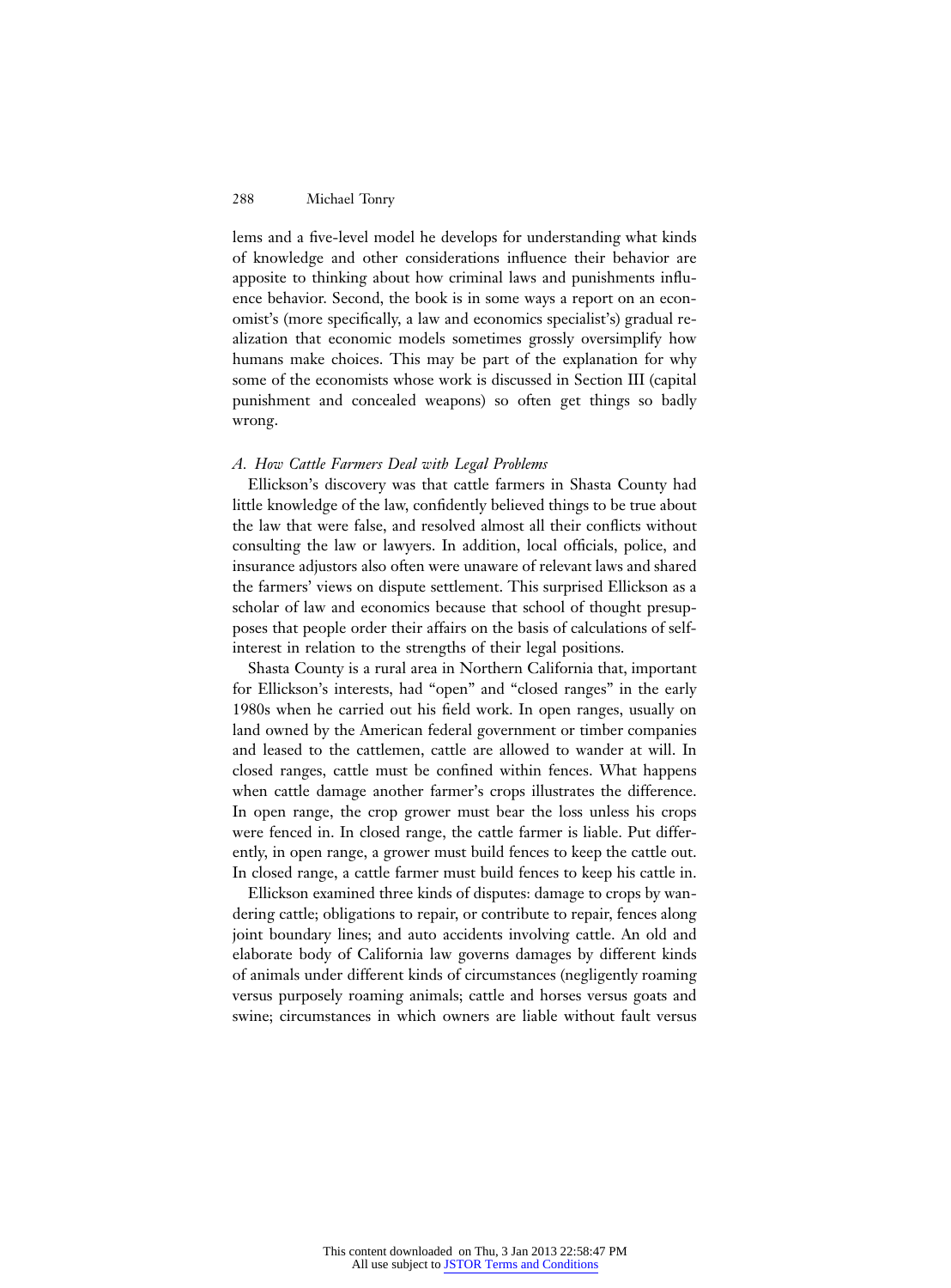circumstances in which they are liable only if negligent or reckless), but farmers never resorted to legal proceedings or invoked legal remedies to sort out these cases. Instead they resolved things by agreement, by self-help, and by threatening or seeking informal community disapproval of the cattle's owner. Often, though, they did nothing at all, knowing that other minor disputes and differences would inevitably later arise and that both parties would realize that the responsible party had some reciprocating to do. The farmers believed, and acted on the belief, that their obligations for damage by animals depended in large part on whether they were kept in open or closed range. Sometimes as a strictly legal matter they were right about that and sometimes they were wrong, but that did not make any difference to how the disputes were resolved.

California statutes provided detailed and precise rules on responsibility for fence building and maintenance. Shasta County farmers were mostly unaware of these laws but instead observed well-established conventions that largely but not entirely paralleled the statutory provisions. They were mostly based on "community welfare" norms rather than stakeholders' immediate self-interest. This apparently surprised Ellickson, as a law and economics scholar, since individuals operating outside systems of legal control are expected primarily to engage in self-interested competition.

Automobile accidents raised more complicated issues. Cattle farmers believed that the farmer should and would win in collisions with cattle in open range, but that the driver should and would win in collisions in closed range. Because of this, many open-range farmers did not insure themselves adequately or at all for liability for accidents in which their cattle were involved. California law made no such distinction. As a legal matter, the question in either kind of case was who if anyone is negligent, and how much of the responsibility for the accident is attributable to that negligence?<sup>8</sup> In practice, Shasta County farmers and residents dealt with accidents informally, between themselves, usually observing the (legally nonexistent) open- and closed-range distinction. They never resorted to courts or lawyers. The only court cases involved plaintiffs who were not locals.

What Ellickson learned was that the farmers often did not know or

<sup>8</sup> California is a "comparative negligence state," which means that responsibility for the loss and for making it good is apportioned on the basis of relative fault. In other U.S. states, "contributory negligence" by a plaintiff bars any recovery.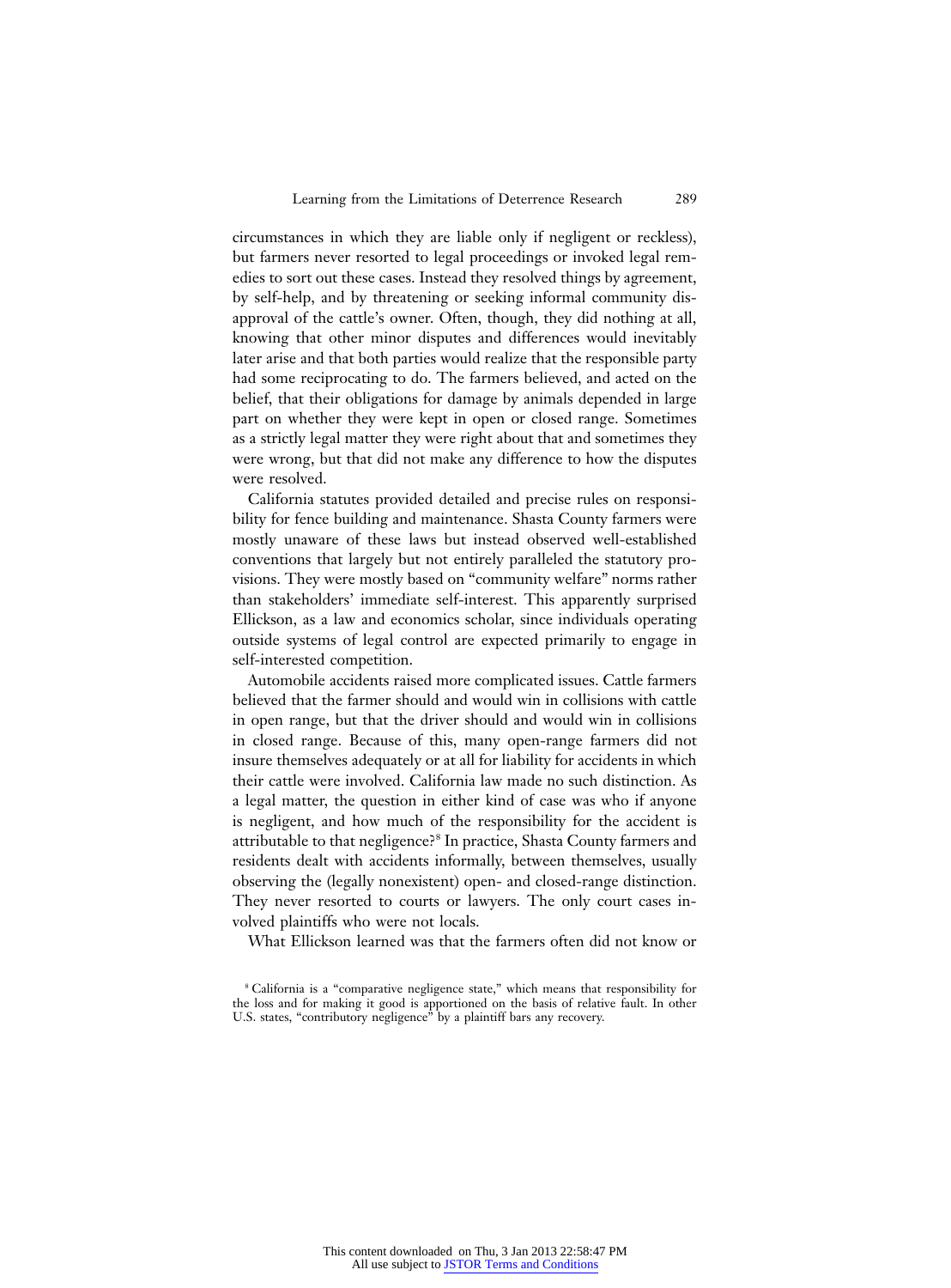much care what the law was concerning matters of interest to themselves, preferred to and tended to resolve disputes informally, and observed social norms that could be described as based on community welfare premises.

#### *B. How Economists Understand Legal Problems*

As his work progressed, Ellickson felt obliged to read works by law and society specialists, who attempt to understand legal problems in their social contexts and who explore implications of social structures, functions, and norms for understanding institutions and practices. In the end, he concluded that "I must confess my suspicion that law-andsociety scholars, because they better understand the importance of informal social controls, would better be able than the law-andeconomics scholars to predict the essentials of what was found in Shasta County" (Ellickson 1991, p. 8).

Ellickson explains that most law and economics scholars adopt a view of Ronald Coase (1960), one of the movement's founders, that "the state functions as the sole creator of operative rules of entitlement" (p. 4) and that many economists "rarely shrink from applying in every context the model of rational, self-interested, human behavior that they borrow from economics proper" (p. 7). Elsewhere, concerning deterrent effects, Coase wrote, "Punishment, for example, can be regarded as the price of crime. *An economist will not debate whether increased punishment will reduce crime;* he will merely try to answer the question, by how much?" (1978, p. 210; emphasis added). This may explain why economists, especially politically conservative ones, tend to conclude that increased penalties must in the nature of things have marginal deterrent effects and that capital punishment must deter homicide better than other penalties do.

John Donohue, one of the handful of widely respected senior American economists specializing in studies of the criminal justice system, observes that deterrence studies may implicitly challenge fundamental economic presuppositions. In responding to an article by Gary Becker, the "founder" of modern economic studies of the criminal law and punishment (Becker 1968), and judge Richard Posner, law and economics' most famous expositor, Donohue observes that Becker analogizes punishment analyses to price theory: "Becker suggests that price theory can fill in where empirical evidence is lacking: capital punishment is akin to a rise in the price of murder and hence might be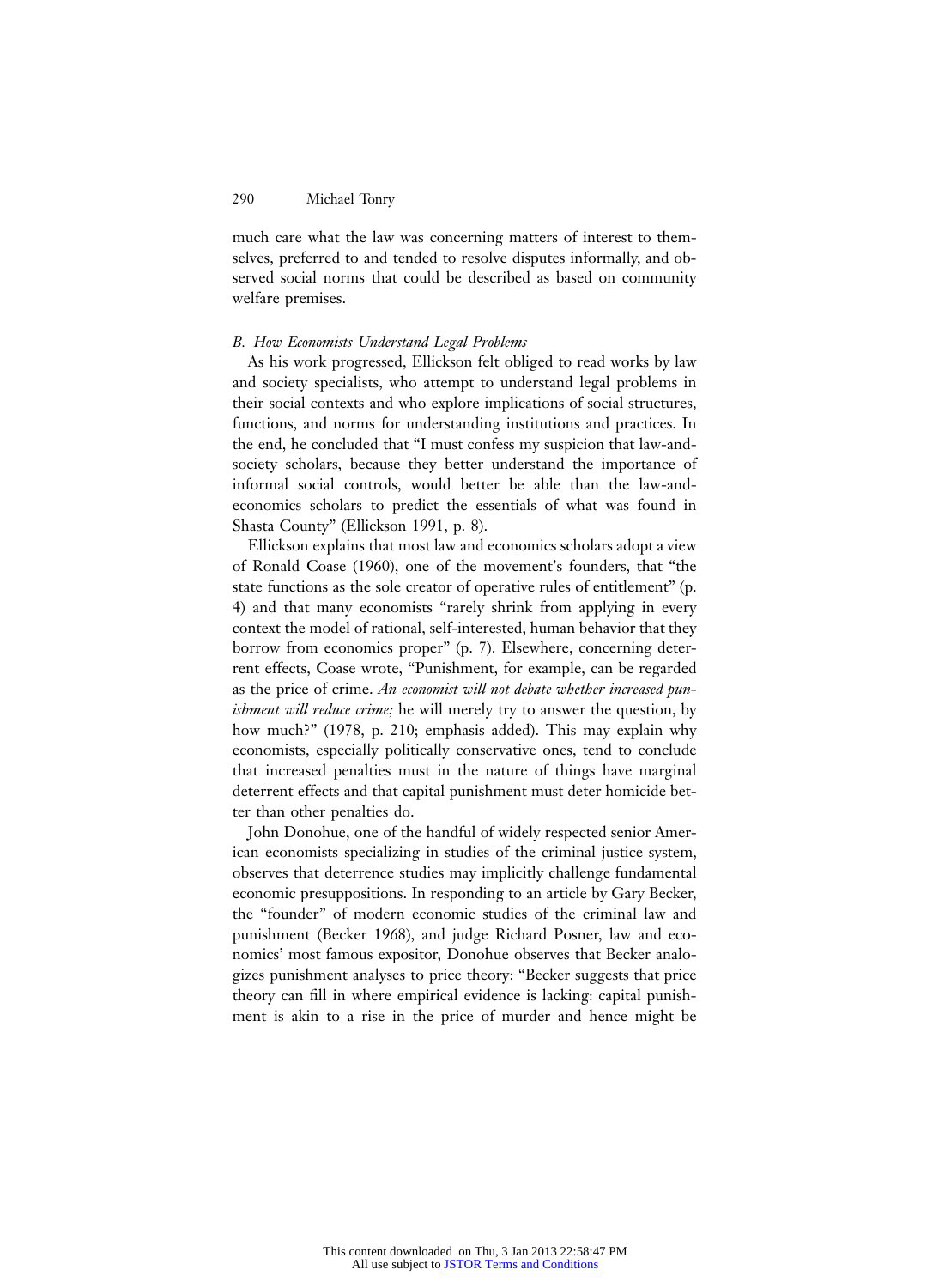expected to lessen the number of murders" (2006, p. 4). He asks whether many economists' vigorous defense of traditional economic models of choice in relation to criminals' behavioral choices is in effect a defense of price theory itself.

#### *C. Conceptual Models of Punishment Effects*

Ellickson described a world that is more complicated than many economists assume it to be, one in which community welfare norms sometimes trump self-interest, and in which legal threats only occasionally influence behavior. He developed a five-level model of social control (Ellickson 1991, p. 131):

- 1. First party controls (self-control)
- 2. Second party controls (other persons in direct contractual relations)
- 3. Social controls (informal social controls through norms)
- 4. Organizational controls (enforcement of organizational rules)
- 5. Governmental (legal) controls (state enforcement through law).

This model is important for law and economics specialists because it makes clear that the fifth level, usually their focus, is but a small part of the story.9 That would surprise few social scientists. Durkheim ([1893] 1933), for example, argued that the criminal law's direct effects (levels 4 and 5) through deterrence are modest at best and not especially important; their indirect effects through their interactions with social norms (level 3) and social norms' effects on private behavior (levels 1 and 2) are what matters.

Ellickson's model is also relevant, in a loose way, for thinking about deterrence of criminal behavior by means of legal threats. Whether individuals do or do not engage in criminal behavior is determined by a mixture of personal, situational, social, and organizational factors in addition to the criminal law's legal threats.

Many sociological and psychological models of criminality resemble Ellickson's but are considerably more complex as they attempt to iden-

<sup>9</sup> The fourth level, organizational behavior and controls, which economists studying punishment generally ignore, is where laws are and are not applied. Typical studies of deterrent effects of increased penalties nearly always treat statutory changes as the indicators of changes in sanction threats, without attending to the questions whether officials have the capacity or the will to implement the increased threats. As the literature on mandatory minimum sentence laws demonstrates (Tonry 1996, chap. 5), one or both are typically lacking.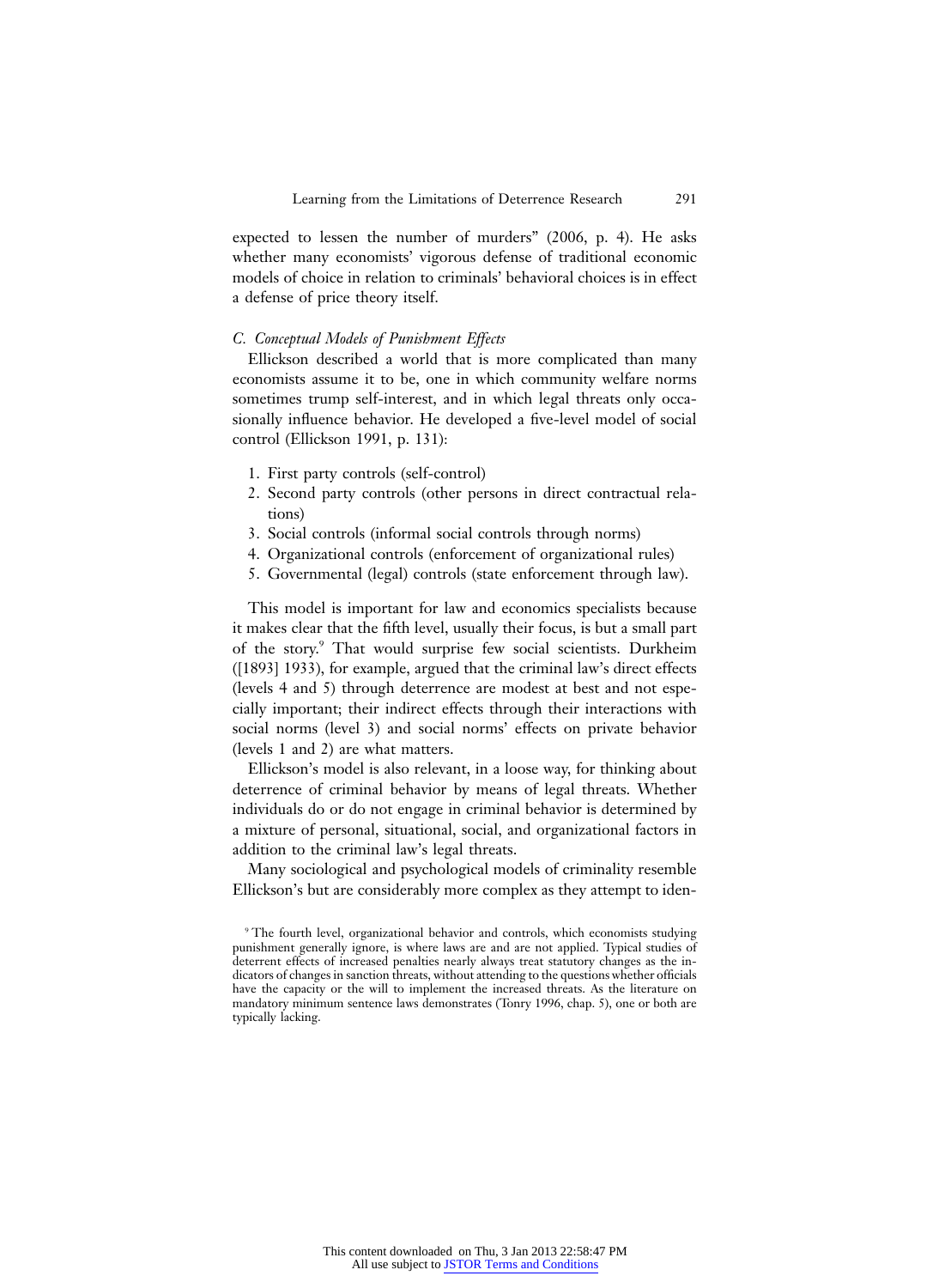tify and measure the myriad personal, social, situational, and environmental factors associated with criminal behavior. A recent meta-analysis by Pratt et al. (2006) attempts to measure the much more nuanced deterrence effects that such research investigates.

Wikström's (2007) theoretical overview of deterrence tries to explore interactions between moral socialization and legal threats. He concludes that

law abidance is largely a question of an individual's *moral education* (of which their deterrence experiences are a part) through which they have developed moral rules and moral habits that preclude them from engaging in crime. I have also argued that individuals breach the law either out of *habit*, or by making a *deliberate choice*, and that only in the latter case is there a question of whether or not *deterrence* may influence their choice to abide by or breach the law. I have also maintained that *rationality* and an individual's *capability to exercise self-control* come into play as factors only when an individual deliberates over action alternatives . . . . Crime is fundamentally a question of morality and moral habits. (2007, ms. p. 37; emphasis. in original)

Ellickson's book, though it is not about criminal law, punishment, or deterrence, nonetheless provides a platform for considering those subjects. Shasta County farmers have little knowledge of the law relevant to the disputes they most commonly encounter. Their disputes are resolved primarily through interactions in Ellickson's first three levels (personal morality, contractual relationships, and local social norms). There is little reason to suppose that most would-be offenders most of the time operate in Ellickson's fifth level.

# II. Reviews of Deterrence Research

Knowledge of the deterrent effects of criminal punishments is little different in 2007 than it was in 1978 when the U.S. National Academy of Sciences Panel on Deterrence and Incapacitation issued its report (Blumstein, Cohen, and Nagin 1978). A substantial body of work has since accumulated, some of it on new subjects, but the main substantive conclusions to be drawn have changed little.

The panel was convened to evaluate the evidence underlying Isaac Ehrlich's claim that each execution in the United States prevented eight murders through its deterrent effects (Ehrlich 1975). More gen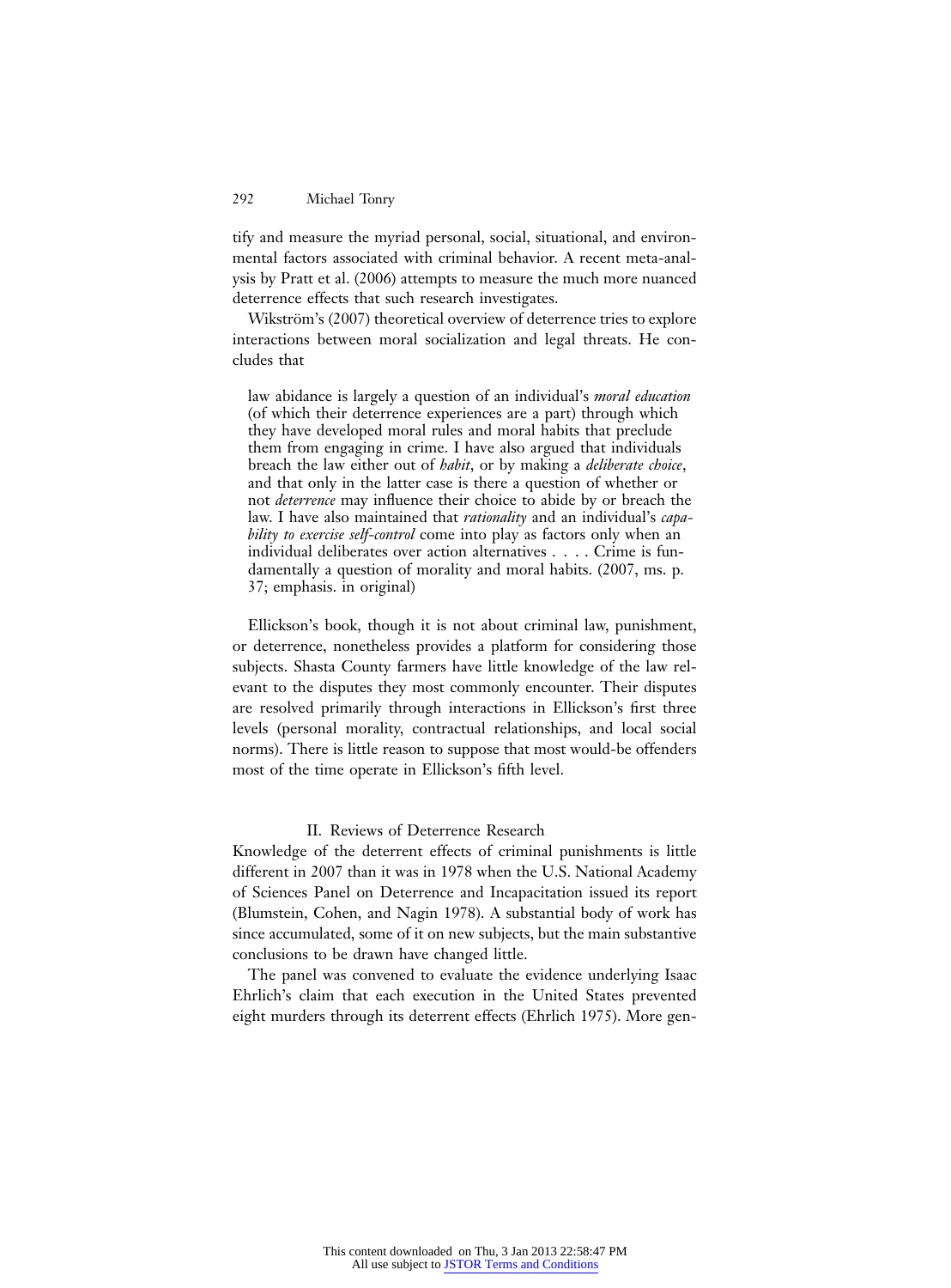erally, it assessed research on deterrence and incapacitation that had accumulated in the aftermath of publication of Gary Becker's influential early article "Crime and Punishment: An Economic Approach" (Becker 1968). There were three principal conclusions on deterrence:

- 1. Taken as a whole, the criminal justice system has a general deterrent effect.
- 2. No conclusions can be reached on whether capital punishment deters homicides.
- 3. Though the evidence is unclear, it is likely that marginal changes in punishments have marginal deterrent effects.

Were a similar panel convened today, it would discuss additional subjects, notably research on threat perception, natural experiments, and the deterrent effects of concealed weapons laws. It would, however, affirm two of the 1978 conclusions: the overall system deters and no evidence-based conclusions can be reached about capital punishment. On the third question—marginal deterrence—it would discuss stronger support for the existence of marginal deterrent effects for some crimes under some circumstances but conclude, as a practical matter, that few policy changes can reasonably be expected to achieve those effects. On the fourth substantive question—whether allowing private citizens to carry concealed firearms in public places reduces crime—the panel would decide that no conclusion can be reached (as an NAS panel convened partly to address that question did conclude [Wellford, Pepper, and Petrie 2005]).

The critical question for policy makers is whether marginal increases in penalties can reasonably be expected to reduce the incidence of crime. Outside the United States, for example, in other English-speaking countries or in most European countries, the other three questions have little policy relevance. Death penalty statutes and laws allowing citizens to carry concealed firearms in public are not in the offing. No one seriously doubts that the system as a whole has some deterrent effects, compared with a hypothetical situation in which there were no criminal penalties; but in any case, no real-world policy makers would consider doing away with criminal penalties.

A considerable number of exhaustive reviews of deterrence research have been commissioned and published since the NAS panel issued its report in 1978. Most have reached pretty much the same conclusions. The Home Office of England and Wales commissioned a multiyear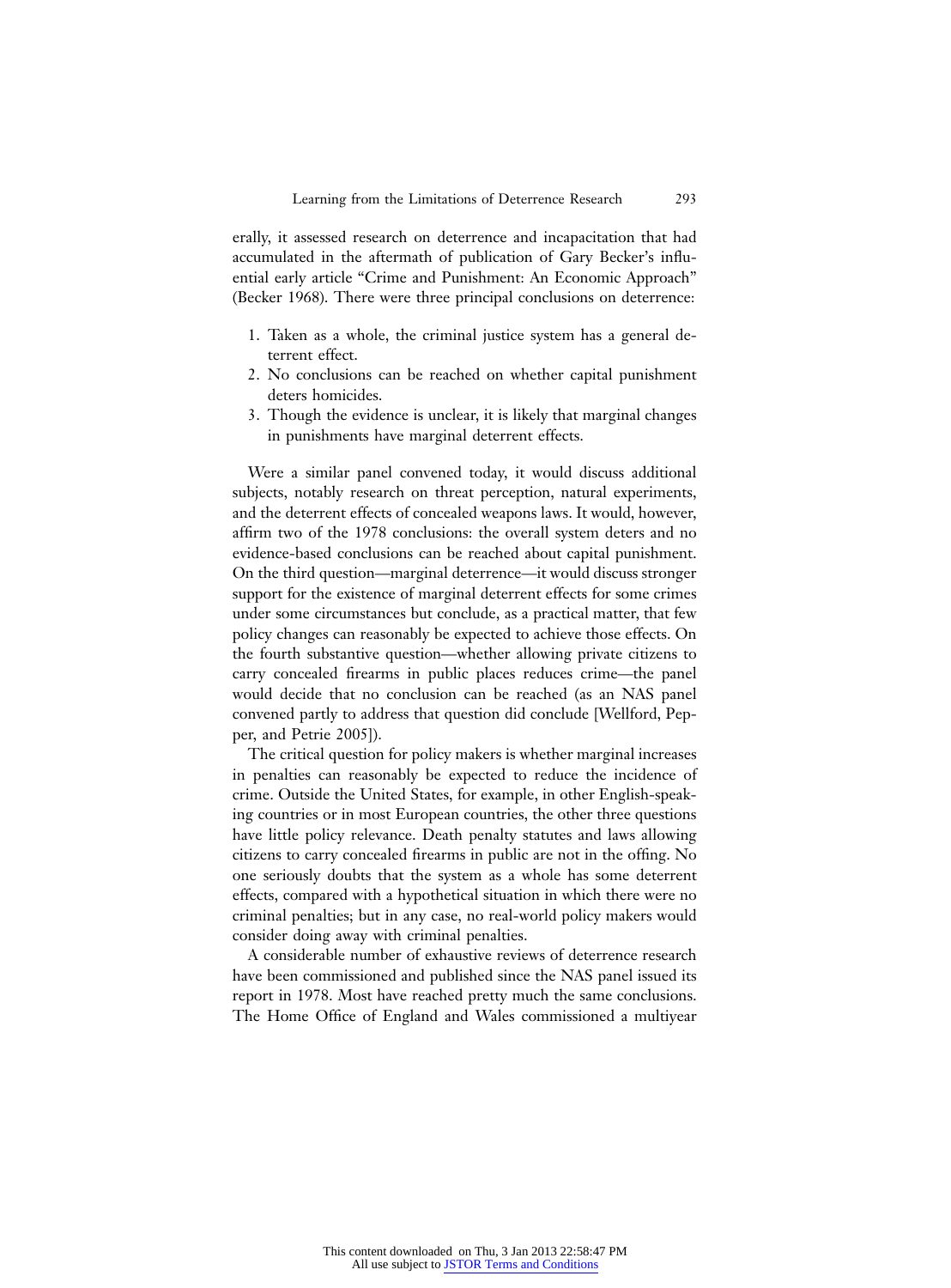review of the evidence (von Hirsch et al. 1999). Three widely cited and influential reviews have been published in *Crime and Justice* (Cook 1980; Nagin 1998; Doob and Webster 2003), and other reviews have been published elsewhere (e.g., Pratt et al. 2006) or soon will be (e.g., Bushway, forthcoming). Three reviews by economists (Lewis 1986; Levitt 2002; Levitt and Miles 2007), to the contrary, concluded that increased penalties produce lower crime rates through deterrence; these reviews draw almost entirely on analyses by economists, and neither cite nor discuss the larger deterrence literature produced by noneconomists.<sup>10</sup> The most recent major review, a meta-analysis by Pratt et al. (2006), examines a wide range of multivariate studies in sociology, psychology, and criminology that test deterrence effects (broadly defined, to include certainty and severity of punishments, effects of different kinds of punishments, and effects of nonlegal social and shaming consequences of crime).

As a practical matter of criminal justice policy, the critical question is whether marginal changes in sanctions have measurable deterrent effects. The major broad-based reviews reach similar conclusions that no credible evidence demonstrates that increasing penalties reliably achieves marginal deterrent effects.

In 1980, Cook concluded that existing studies showed that "there exist feasible actions on the part of the criminal justice system that may be effective in deterring [certain] crimes . . . . [But the] studies do *not* demonstrate that all types of crimes are potentially deterrable, and certainly they provide little help in predicting the effects of any specific governmental action" (1980, p. 215; emphasis in original).

In 1998, Nagin observed that he "was convinced that a number of studies have credibly demonstrated marginal deterrent effects," but concluded that it was "difficult to generalize from the findings of a specific study because knowledge about the factors that affect the efficacy of policy is so limited" (1998, p. 4). He highlighted four major factors: the relation between short- and long-term effects, the relation between risk perceptions and sanctions policies, the methods of implementation, and the extent of implementation.

Von Hirsch et al. conclude that "there is as yet no firm evidence regarding the extent to which raising the severity of punishment would enhance deterrence of crime" (1999, p. 52).

<sup>&</sup>lt;sup>10</sup> The reviews by social scientists, to the contrary, almost always discuss the economics literature. I comment on this curious pattern in the conclusion.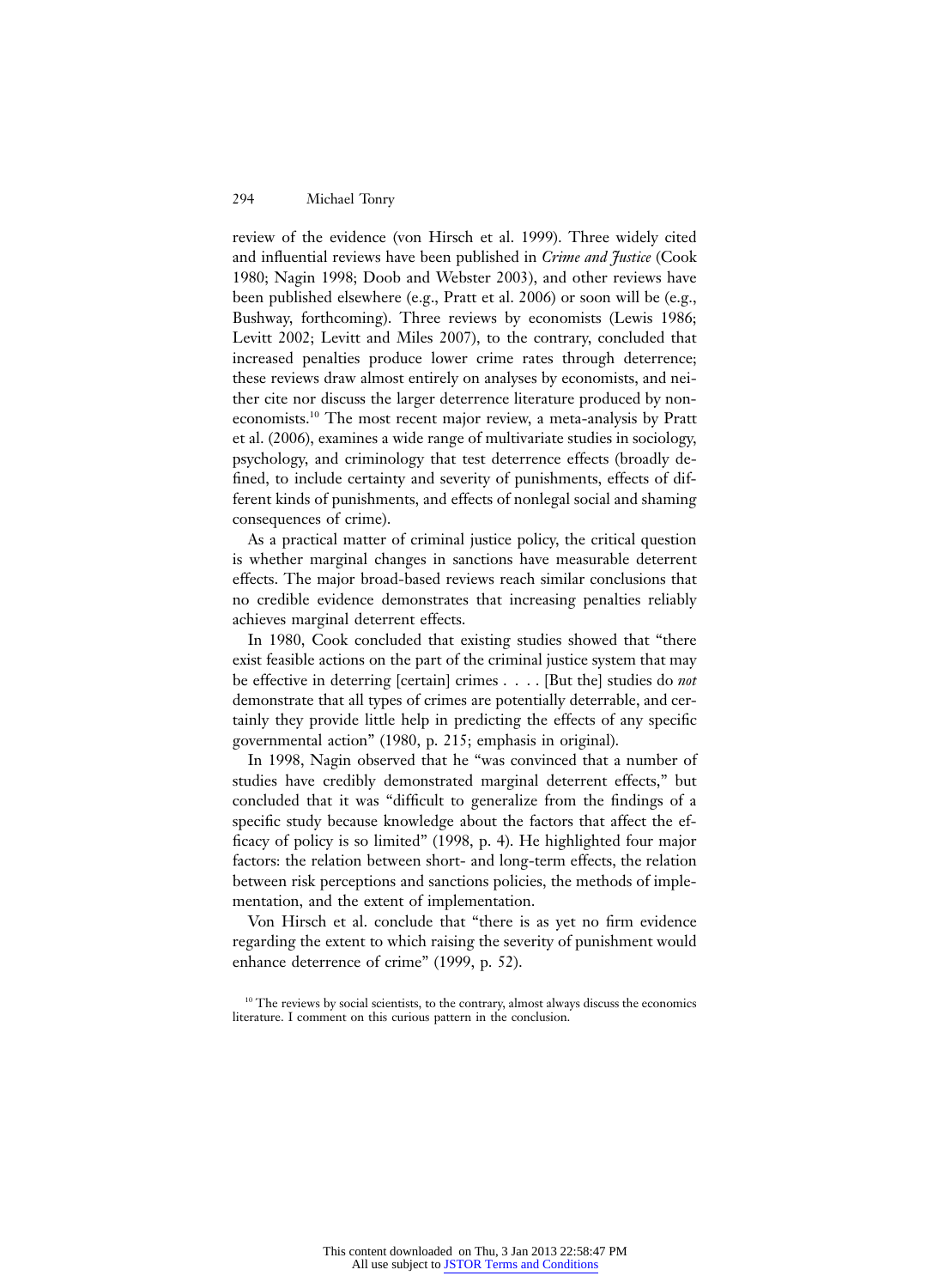Doob and Webster, adopting the null hypothesis approach, noted in 2003 some inconclusive or weak evidence of marginal deterrence but concluded that "there is no plausible body of evidence that supports policies based on this premise [that increased penalties reduce crime]. On the contrary, standard social scientific norms governing the acceptance of the null hypothesis justify the present (always rebuttable) conclusion that sentence severity does not affect levels of crime" (2003, p. 146).

The three works by economists, summarizing work principally by economists, find that increases in punishment achieve marginal deterrent effects. Lewis describes "a substantial body of evidence which is largely consistent with the existence of a deterrent effect from longer sentences" (1986, p. 60). Levitt, relying principally on data from two of his own analyses, describes them as evidence "for a deterrent effect of increases in expected punishment" (2002, p. 445). Levitt and Miles conclude that "the new empirical evidence [produced by economists] generally supports the deterrence model. . . . Evidence of the crimereducing effects of the scale of policing and incarceration is consistent across different methodological approaches" (2007, p. 456).

The Levitt and Miles (2007) review is the most recent. In discussion of research on shall-issue laws and deterrent effects of capital punishment above, I have, using quotations from this article, indicated the authors' skepticism about deterrent claims based on those literatures. In addition, they discuss evidence on the effects of increasing police numbers; they conclude that increased numbers are associated with declines in crime rates but are unable to conclude whether this is for deterrent (more visible policing provides disincentives to offending) or incapacitative reasons (more high-rate offenders are apprehended and incarcerated (pp. 468–70).

Relatively little attention is paid to the marginal deterrence hypothesis. Most of the discussion of sanctions other than the death penalty (pp. 470–74) considers whether increases in the scale of imprisonment have reduced crime rates and, concluding that it has, to what degree that effect has been achieved through deterrence and to what degree through incapacitation. Levitt (1996) himself conducted one such study in which, using aggregate state-level police arrest data, he attempted to learn whether states in which courts ordered prisons to reduce their populations experienced higher crime rate increases than states that were not subject to such orders (he concluded that each released pris-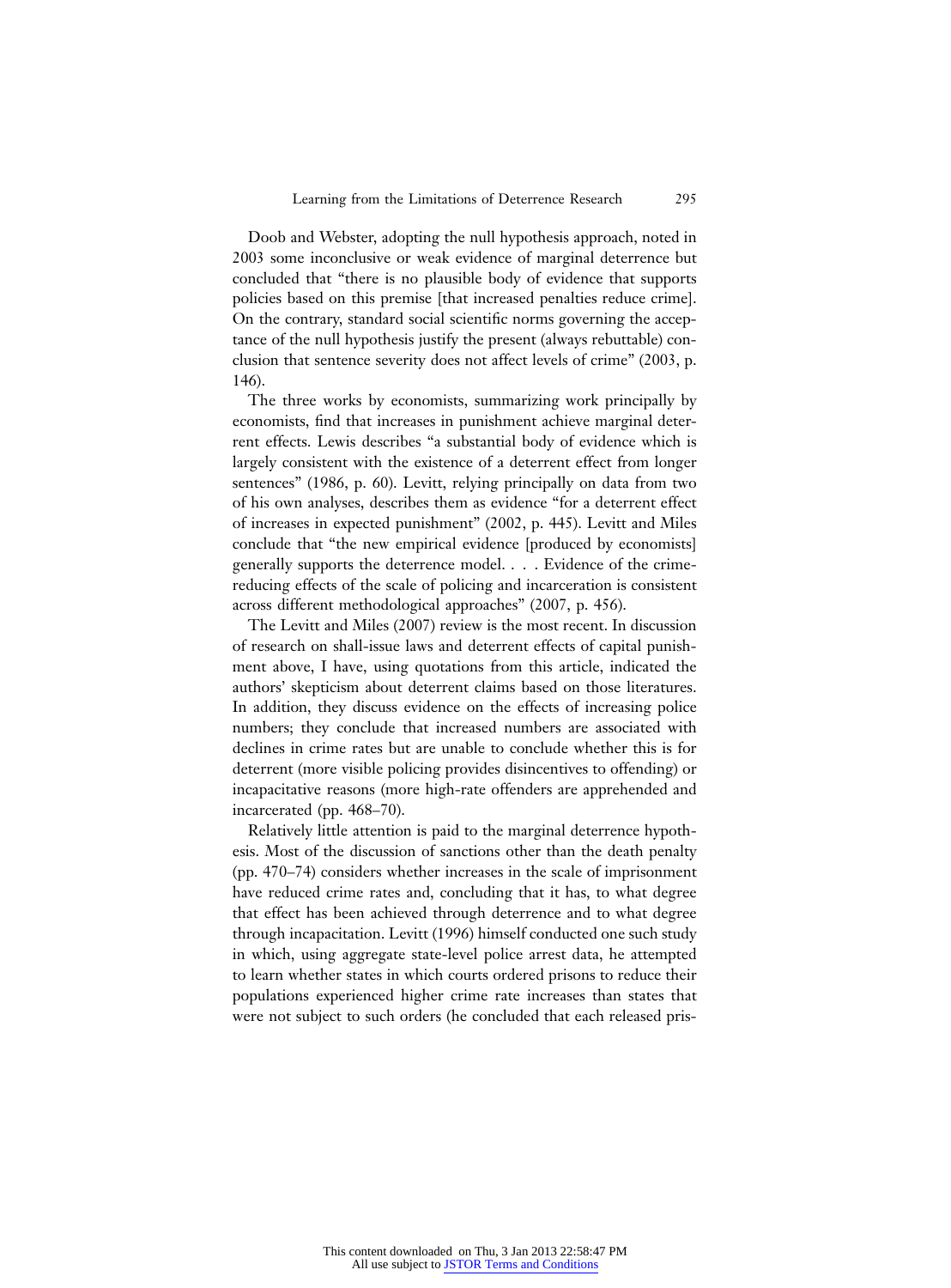oner produces an additional 15 crimes annually). Marvell and Moody (1994) looked at the effects of increased imprisonment rates on crime rates and concluded that increased imprisonment yielded lower crime rates though the estimates were considerably lower than Levitt's. A major difficulty with aggregate research of this kind is that it does not address the marginal deterrence hypothesis, and thus provides no guidance to policy makers wondering whether increased incarceration of bicycle thieves or street robbers will reduce bicycle theft or robbery. A second difficulty is that it provides no insight into whether asserted crime rate reduction effects result from incapacitation or deterrence.

One article by Kessler and Levitt (1999) gets closer to testing the marginal deterrence hypothesis. It attempts to identify reductions in crime rates resulting from the passage in 1982 of California's Proposition 8 (which provided sentence enhancements for designated crimes) and, concluding that there was a crime reduction effect, to disentangle its deterrent and incapacitative elements. However, as Webster, Doob, and Zimring (2006) demonstrate, Kessler and Levitt fell prey to a classic mistake: by examining data at 2-year intervals, the analysis missed a longer-term downward trend in crime rates for all five crimes examined (homicide, rape, robbery, aggravated assault with a firearm, and residential burglary), which adequately explained the reduction in crime rates. For four of the five offenses, crime rates peaked 2 years before passage of the referendum and continued afterward, making the continuing decline as likely to be the continuation of preexisting trends as the result of the policy change. $11$ 

The meta-analysis by Pratt et al., by contrast citing no economists, produced a main finding, one "noted by previous narrative reviews of the deterrence literature," that "the effects of severity estimates and deterrence/sanctions composites, even when statistically significant, are too weak to be of substantive significance (consistently below  $-.1$ )" (2006, p. 379).

<sup>&</sup>lt;sup>11</sup> This is a common pattern. California crime rates began to fall 3 years before its three-strikes law was enacted, providing a rich opportunity to politicians to compare rates the year before the new law was enacted with rates afterward and to claim that the law caused the decline (Zimring, Hawkins, and Kamin 2001). In the 1970s, the initial evaluations of California's Uniform Determinate Sentencing Law (1976) concluded that compared with the year before enactment the law produced higher prison commitment rates and reduced sentence lengths. Subsequent evaluations that looked at longer time series showed that both patterns began several years before the law was enacted, making the subsequent patterns merely the continuation of preexisting trends (Blumstein et al. 1983, chap. 4).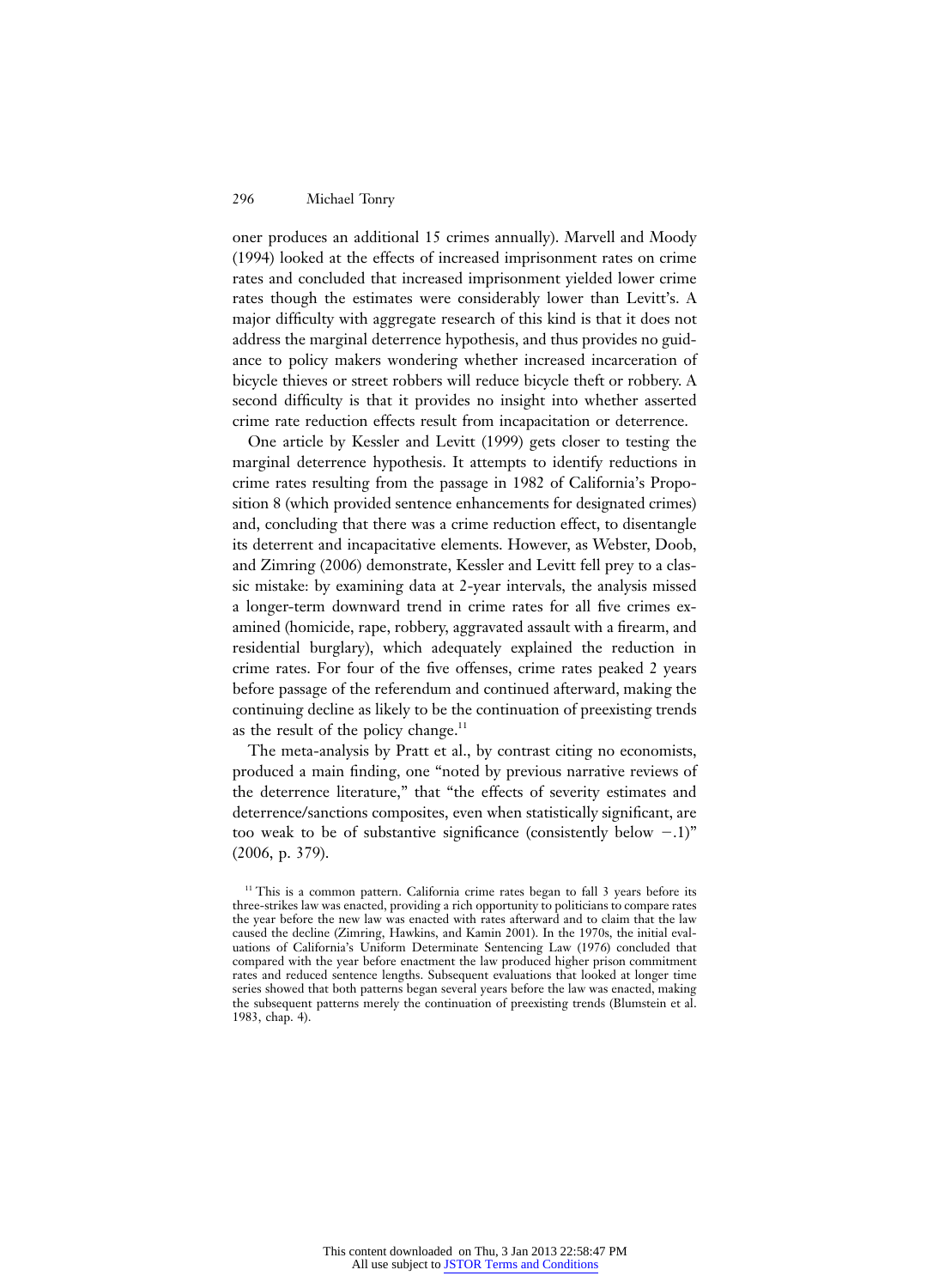That article, however, potentially illuminates a useful role deterrence theory might play in understanding individual, social, and structural influences on behavior. That would be to integrate deterrence ideas and theories into much more nuanced accounts of human behavior that allow for the contingent influences on behavior of individual, social, and structural conditions; variations in threat perceptions; and variations in the nature and degree of implementation of crime prevention strategies. They note, for example, four major theoretical developments that have influenced much recent research on deterrence by social scientists. First, routine activities theories and their policy progeny, situational crime prevention programs, assume predisposed offenders and seek to prevent crime through manipulation of material opportunity structures. Second, a considerable body of research in the past 15 years has emphasized the importance of risk perceptions of the social costs (e.g., shame, loss of others' respect) associated with punishment. Third, a variety of efforts have been made to embed deterrence analyses in other theoretical frames such as self-control and experiential learning (through one's own and others' experiences) theories. Fourth, punishment interaction theories stress the important influences on individuals' threat perceptions of their own experiences with the justice system (that experience might enhance or reduce the effects of perceived legal threats). Analyses of these kinds are much more in keeping with the analyses by Ellickson (1991) and Wikström (2007) that were discussed above than they are with traditional analyses by economists that attempt to relate changes in behavior directly to changes in sanctions while ignoring all the intervening stages and processes. Levitt and Miles acknowledge, by contrast, that "the economic model of crime differs from the major branches of criminology in that it abstracts from the social processes and psychological aspects of offending and emphasizes individual choices. A cost of the economic approach is thus a loss of the social context of offending" (2007, p. 462).

I mention these developments because they point to the need for much more precise delineation of deterrence questions than to ask globally whether changes in sanctions lead to changes in criminal behavior. Whether people engage in particular actions in particular places at particular times depends on their circumstances, characteristics, and predispositions; the criminal opportunities and precipitants they face; and the perceived consequences to themselves and others. The emerg-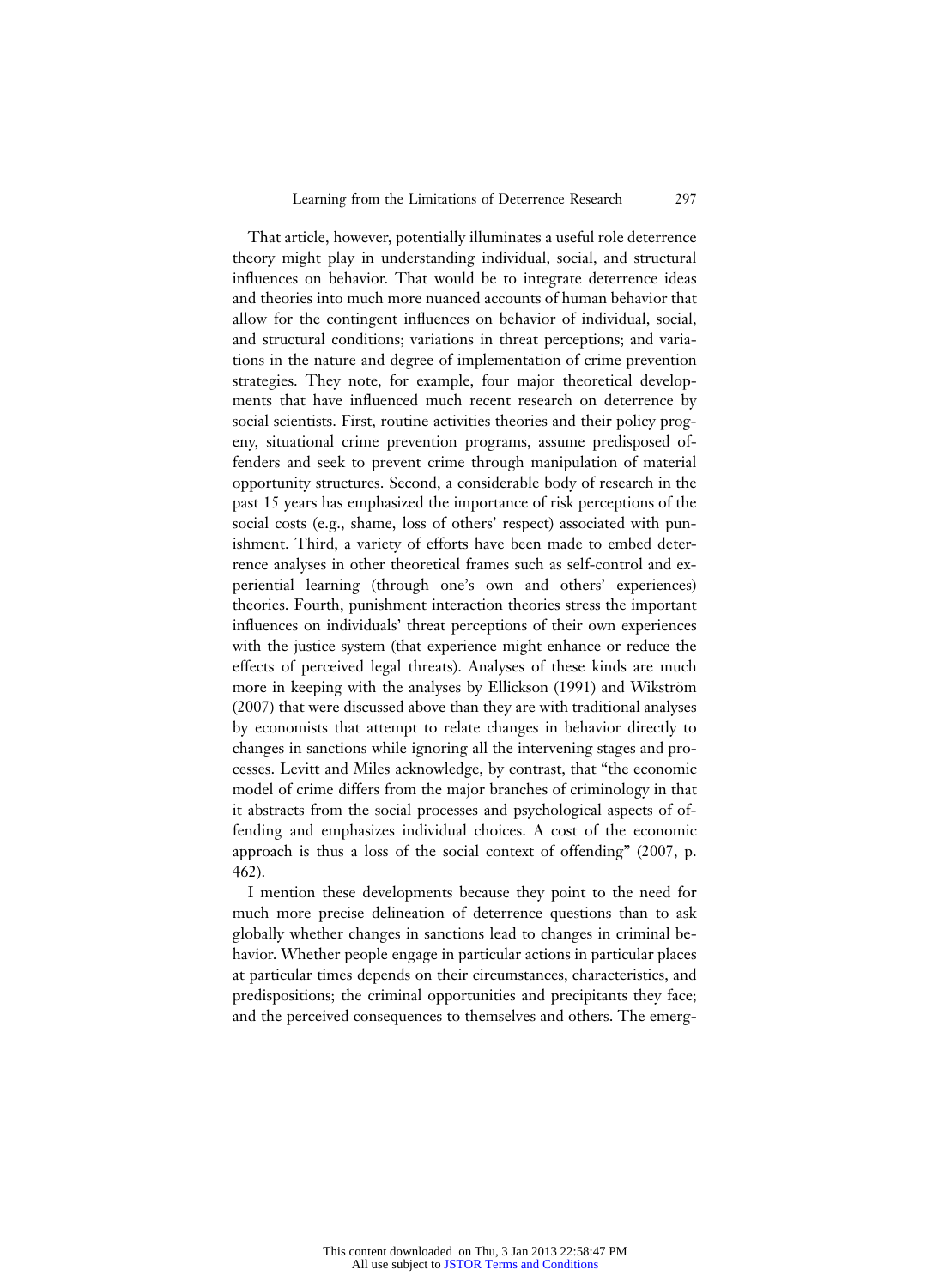ing literature that focuses on and attempts to measure the effects of events (e.g., arrests) that might alter perceptions is illustrative (Matsueda, Kreager, and Huizinga 2006; Lochner 2007).

# III. Economists on Concealed Weapons and Capital Punishment

Two new deterrence literatures emerged in economics beginning in the mid-1990s. One, associated with economist John Lott, examined the effects of states' enactment of shall-issue laws that required state officials to issue permits allowing citizens to carry concealed firearms in public. Although state laws varied in detail, the only circumstances in which permits could generally be denied involved criminal convictions for designated crimes and certain diagnosed mental conditions. The other literature investigated the effects on homicide rates of states' enactment of death penalty laws in the aftermath of the U.S. Supreme Court's decision in *Gregg v. Georgia*, 428 U.S. 153 (1976), upholding capital punishment laws meeting specified conditions.

Both literatures followed trajectories resembling that of Ehrlich's (1975) finding that each execution would prevent eight murders. Each attracted substantial attention, influenced policy making in important ways, or was invoked by policy makers to justify their support for new penalty laws, and was subsequently shown by other scholars to be unsound. In Lott's case the repudiation included allegations of "manufacturing data" (Donohue 2004, p.  $623$ ).<sup>12</sup>

Both literatures are based on econometric models using Uniform Crime Reports data on state and county arrest rates for serious offenses. They typically use time-series data to compare arrest rate trends for states enacting the laws hypothesized to have deterrent effects before and after the legal change and to compare arrest rate trends in those states with trends in states not enacting such laws. Both literatures are confounded by America's declining crime rates for 20 of the 25 years between 1981 and 2005 (declines in every year except the period 1986–91). In principle that should have been relatively easily soluble, but in practice it was not. The models in both literatures were highly sensitive to specification problems, with effects disappearing or

<sup>&</sup>lt;sup>12</sup> The editor of *Science* (Kennedy 2003) suggested that a committee of scholars be appointed to investigate Lott's behavior.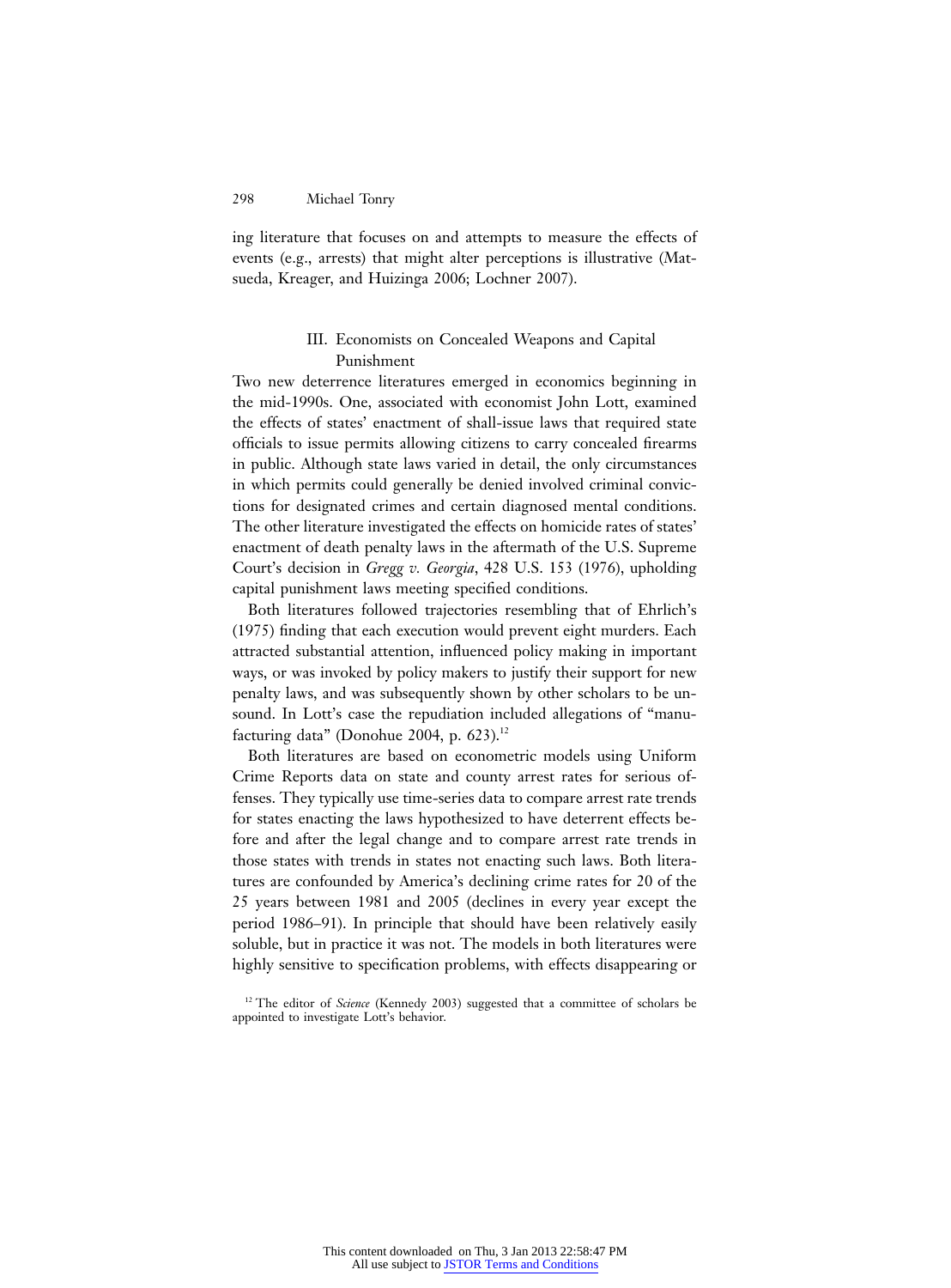signs reversing with inclusion or exclusion of particular states and years.

#### *A. Concealed Weapons*

Lott and Mustard's (1997) original analysis used annual crosssectional time-series county-level arrest data for all 3,054 counties in the United States for the years 1977–92.13 Concealed weapons laws were in effect in eight states in 1977, and 10 other states enacted them between 1977 and 1992.

The findings were strong:

- 1. "When state concealed handgun laws went into effect in a county, murders fell by 7.65 percent, and rapes and aggravated assaults by 5 and 7 percent" (Lott and Mustard 1997, p. 19).
- 2. "If the rest of the country had adopted right-to-carry concealed handgun provisions in 1992, at least 1,414 murders and over 4,177 rapes would have been avoided" (Lott and Mustard 1997, p. 64).
- 3. "The annual declines in crime from right-to-carry laws are greater for murder (2.2 percent), rape (3.9 percent), and robbery rates (4.9 percent), while the impact on aggravated assaults (0.8 percent) and the property crime rates (0.9 percent) is smaller" (Lott 2000, p. 172).
- 4. "For each additional year that the laws are in effect, murders fell by an additional 1.5 percent, while rape, robbery, and aggravated assaults all fell by about 3 percent each year" (Lott 2000, p. 170).

The most exhaustive surveys by economists of research on the deterrent effects of enactment of concealed weapons laws conclude that Lott's analyses are unpersuasive (Ayres and Donohue 2003*a*, 2003*b*; Cook and Ludwig 2003; Donohue 2004). Cook and Ludwig conclude that "the best empirical evidence does not support" Lott's conclusions (2003, p. 595). Ayres and Donohue, having tested more than 700 alternate regressions, concluded that there is "no credible statistical evidence that the adoption of concealed-carry (or 'shall issue') laws reduced crime" (2003*a*, p. 1372). The leading reanalysis of Lott's data by quantitatively sophisticated noneconomists reached the same conclusion (Black and Nagin 1998).

<sup>13</sup> The first edition of Lott (1998) updated the data through 1994; the second (2000), through 1996.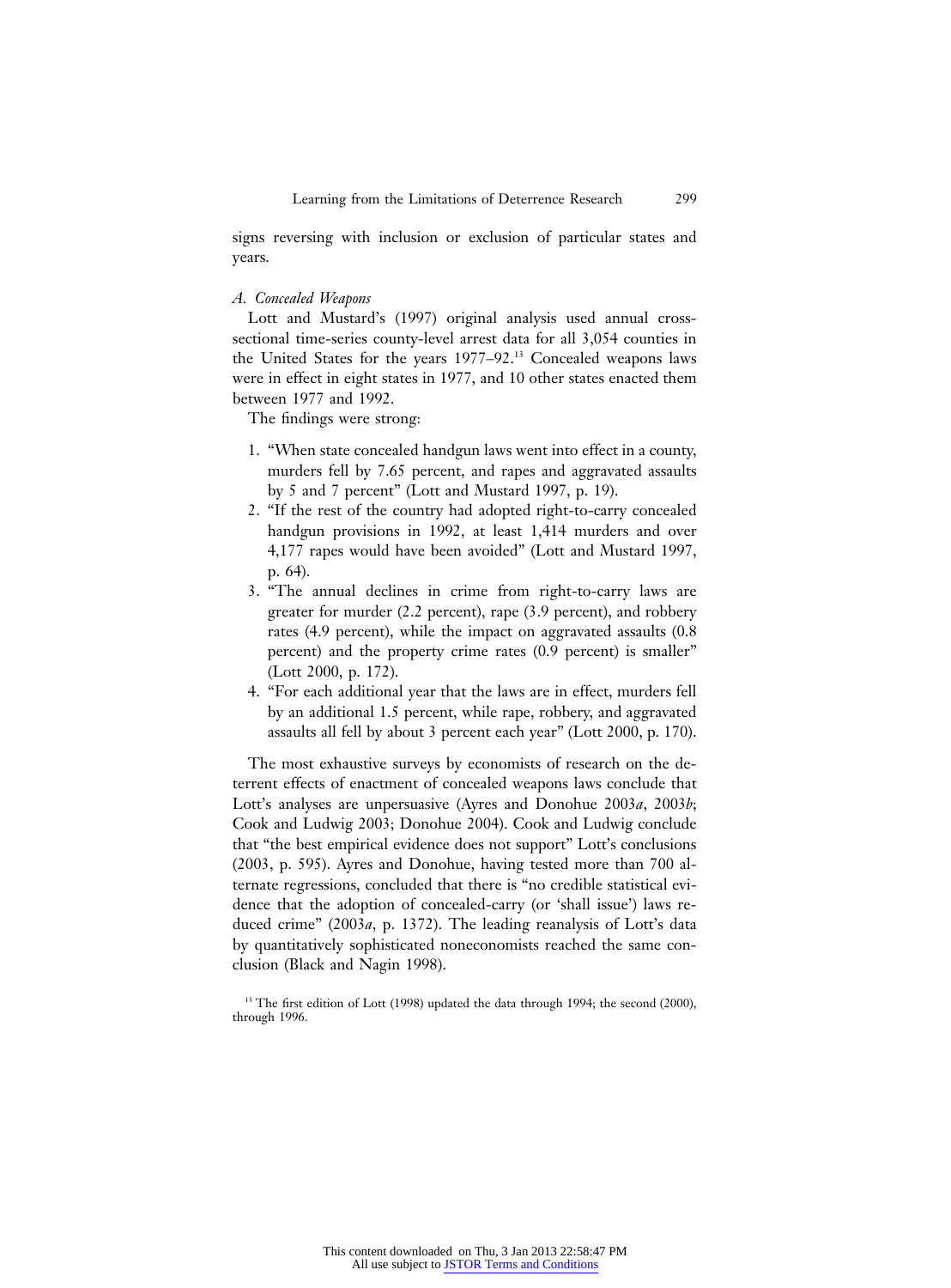Levitt and Miles (2007) review the literature on shall-issue laws and express skepticism. They note that other analyses, including one that Levitt coauthored (Donohue and Levitt 2001), identify a long series of problems that "raised questions" about the validity of the concealedweapons hypothesis.<sup>14</sup>

#### *B. Capital Punishment*

The disjuncture between conservative economists and everyone else concerning the deterrent effects of capital punishment parallels that concerning carrying concealed firearms. The most cited recent econometric 50-state analysis (partly using Lott's data) concluded that each execution saves 18 lives (Dezhbakhsh, Rubin, and Shepherd 2003). The most exhaustive critique of this literature by economists, which tested the robustness of existing studies to alternative sample periods, comparison groups, control variables, functional forms, and estimators, concluded that "our key insight is that the death penalty—at least as it has been implemented in the United States since *Gregg* ended the moratorium on executions—is applied so rarely that the number of homicides it can plausibly have caused or deterred cannot be reliably disentangled from the large year-to-year changes in the homicide rate caused by other factors" (Donohue and Wolfers 2005, p. 794). An exhaustive critique of the recent economic literature by quantitatively sophisticated noneconomists reached the same conclusion (Fagin, Zimring, and Geller 2006). Levitt and Miles concurred. After discussing a long list of critiques of recent death penalty research, they observed that "a large deterrent effect is surprising given the relatively abstemious application of the death penalty. . . . Individuals who regularly participate in criminal activities with such hazards [high death rates among street gang members and narcotics traffickers] are unlikely to be influenced by the relatively low risk of capital punishment" (2007, p. 476).

<sup>&</sup>lt;sup>14</sup> These concluded that estimates "lack statistical significance when the assumption of the statistical independence of counties within the same state is relaxed"; that "passage of a concealed weapons law did not correlate with a proxy for the rate of gun ownership"; and that "after controlling for abortion rates, the laws did not correlate with crime rates." They also observed that "further tests of the behavioural implications of the concealedweapons hypothesis have also raised questions about its validity" (Levitt and Miles 2007, p. 477).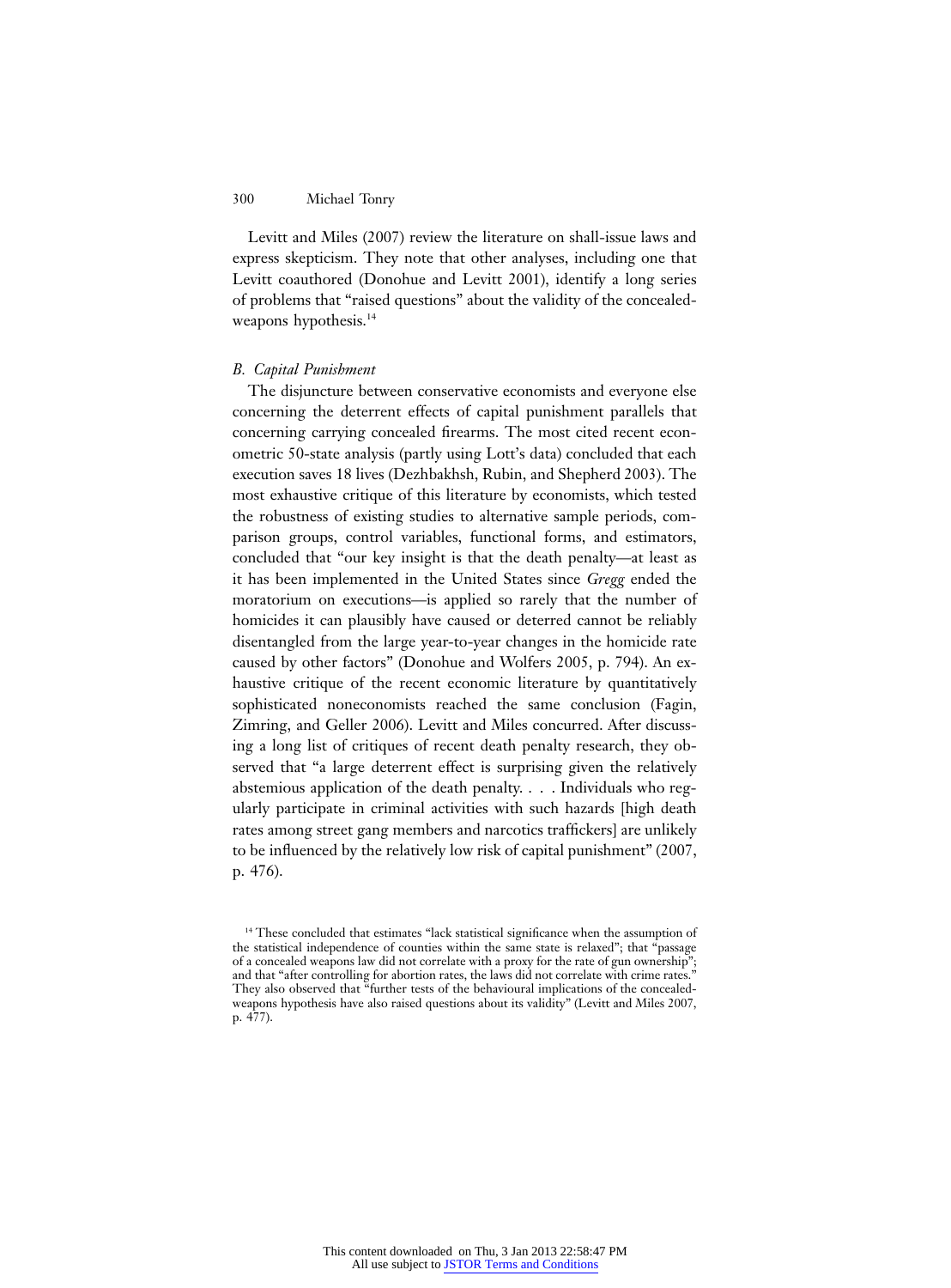#### IV. Whither Deterrence Research?

Three overriding themes emerge. First, economic and econometric studies of deterrence effects using aggregate data are unlikely to shed useful insights into the deterrent effects of punishment. They are conducted at the wrong level of analysis and are incapable of taking into account vagaries in implementation of sentencing laws, situational and circumstantial influences on offender decision making, or offenders' perceptions of risk. Second, advances in understanding of offender decision making are likely instead to emerge from work that takes account of offender characteristics (e.g., values, self-control), offender interactions with other people, and informal social control in organizational and legal contexts. Third, closer and richer studies of implementation of sentencing laws and punishment practices may increase understanding of cultural acceptance of punishment options and hence of socially optimal levels and kinds of punishment.

A recent publication of the National Bureau of Economic Research provides another reason to be skeptical of the findings of the economics and econometrics literatures on deterrence. It is understandably difficult for scholars to know much about legal systems other than their own. American economists generally analyze only American data and only data for recent decades. As Dills, Miron, and Summers (2008) demonstrate, when analyses are extended to incorporate data from other countries or are extended within the United States to cover longer periods, few of the findings of recent economic research on crime and punishment appear to be substantiated.

Only nuanced behavioral and social science analyses of the types exemplified by Ellickson (1991) and Wikström (2007) and included in the meta-analysis of Pratt et al. (2006) are likely to add significantly to current understanding of the influence of changes in law enforcement practices and sentencing policies on criminal behavior. The policy implications of such knowledge as emerges will lie primarily at the lowest three levels (self-control, second-party influences, and social control) of Ellickson's five-level model. The implications of new knowledge are unlikely to have much relevance to development of policy at governmental (legal) or criminal justice operational (organizational) levels. New knowledge may have implications at organizational levels for non–criminal justice agencies involved in formulation and implementation of public health, educational, and social welfare policies.

It is unclear to me which is more surprising: that so little credible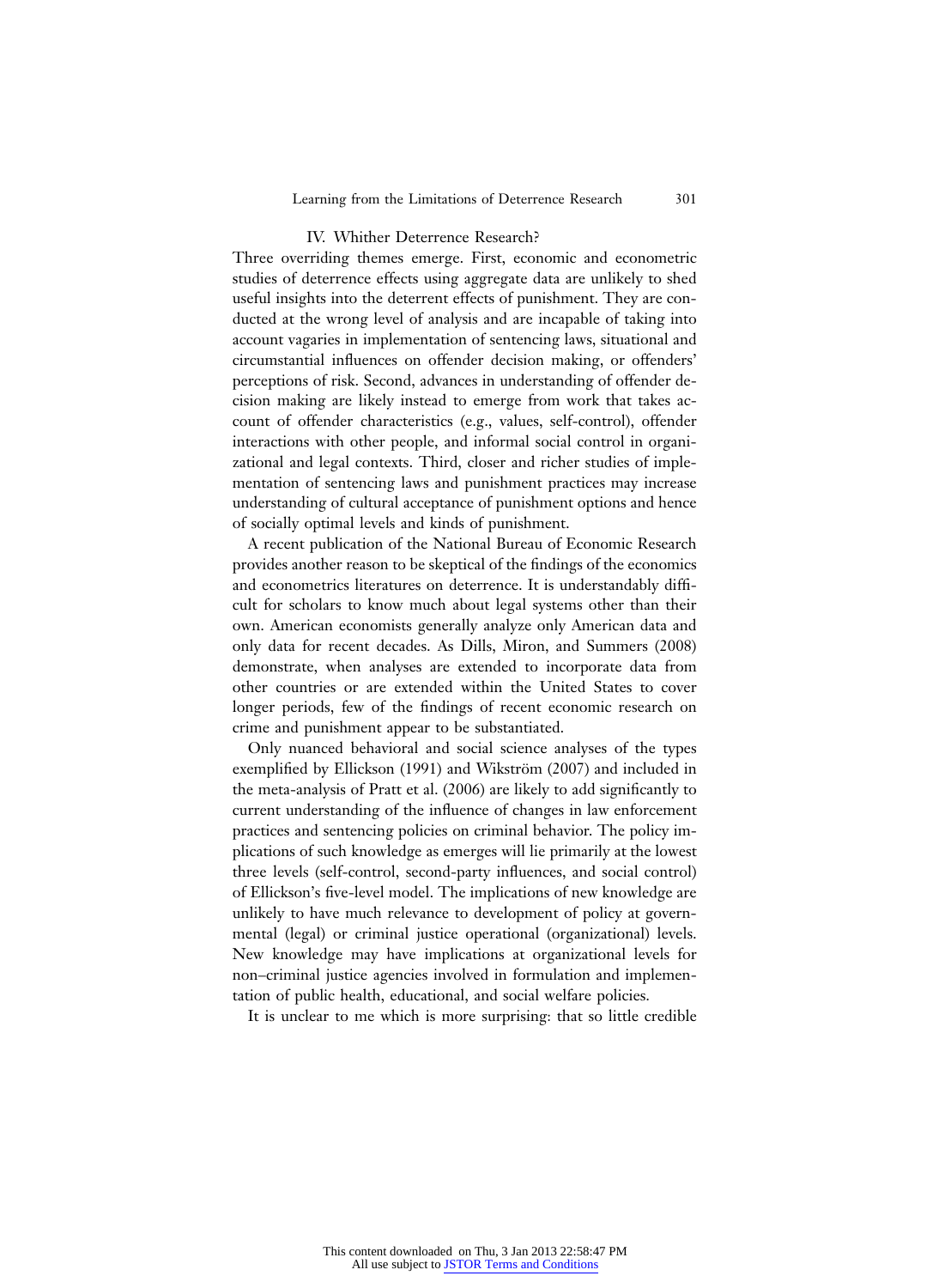evidence exists that criminal behavior is much affected by changes in punishment policies or that policy makers continue to believe that policy changes significantly affect behavior and that research continues to test for their crime-preventive effects. Although I have observed in this essay that understanding of deterrent effects has changed little over the past 30 years, it can also be said that understanding has changed little over the past two centuries.

Two images from eighteenth-century England when the number of offenses punishable by death greatly increased make the point: pickpockets actively at work among the crowds assembled for the executions of pickpockets (Teeters 1967); and English juries regularly nullifying the criminal law by refusing to convict obviously guilty defendants of crimes punishable by death (Hay et al. 1975). The literature on mandatory penalties mentioned in the introduction reaches similar findings: prospective penalties are seldom determinative of what would-be offenders do, and officials regularly alter their practices in order to circumvent application of penalties they consider too severe (e.g., Tonry [1996, chap. 5] presents lots of examples).

There are good reasons why little research focused primarily on the deterrent effects of changes in laws setting or changing authorized or mandated criminal punishments has recently been carried out. The research findings are so robust and so long-standing that most specialists believe we now know most of what we are likely ever to know about the deterrent effects of sanction changes. Implementation effects may be another matter. Research on local legal cultures and courtroom workgroups as organizations may shed more nuanced insights into how practitioners adjust their operations and policies to react to new or altered sanctioning policies.

Only economists seem to conclude regularly that research will demonstrate that penalty changes in general significantly affect crime patterns and rates or that capital punishment in particular is a more effective deterrent than other punishments that might be imposed. For example, Joanna Shepherd, an author of several studies finding a deterrent effect, in 2004 testified before the U.S. Congress that there was a "strong consensus among economists that capital punishment deters crime" and that "the studies are unanimous" (U.S. House 2004, pp. 10–11). Setting aside the problem that it is true neither that the studies are unanimous nor that there is a consensus among economists, why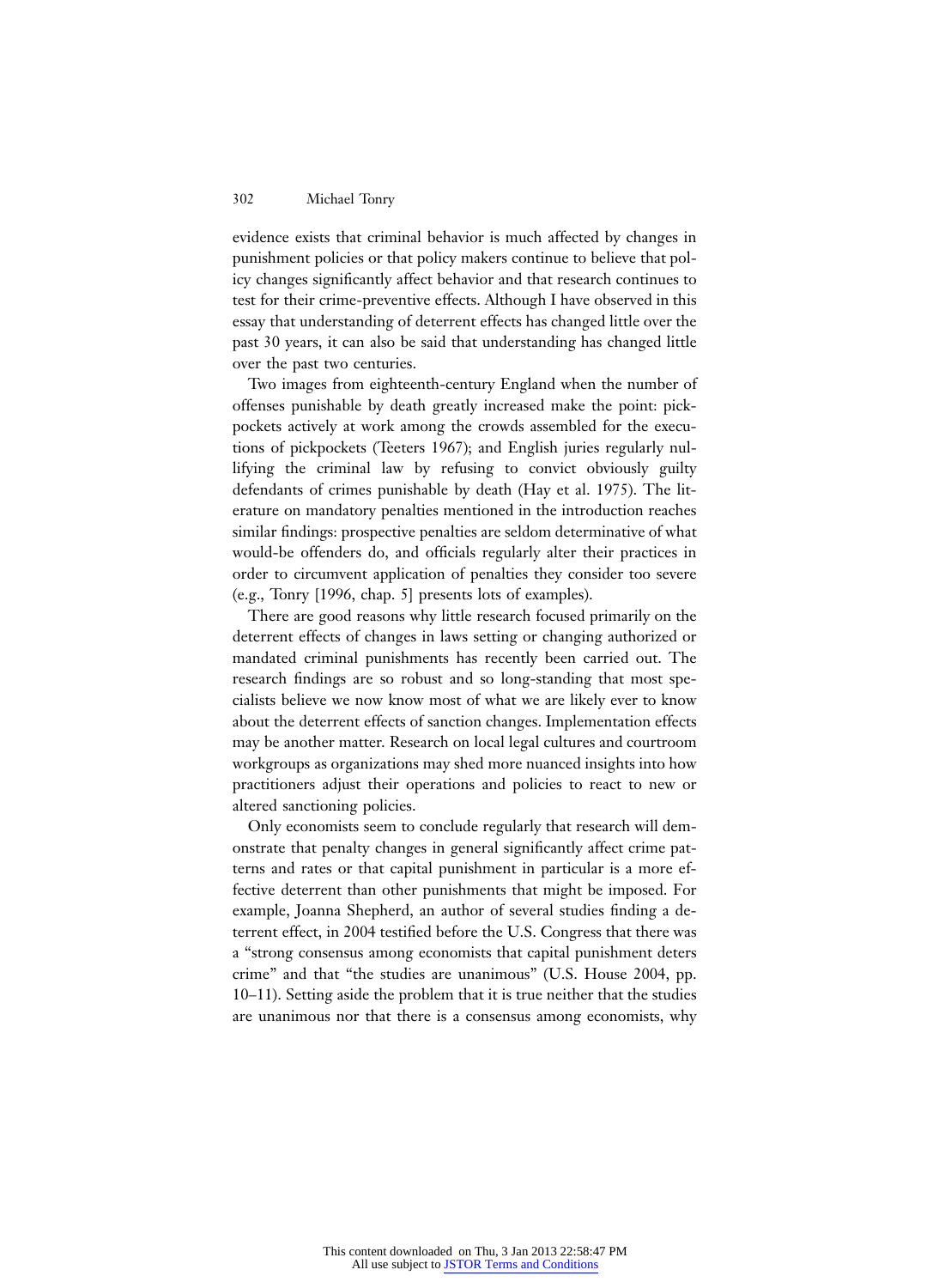might Shepherd believe her statements to be true? There are a number of possible explanations.

Economists writing about deterrence do not seem much to read work by noneconomists on the same subject. The surveys by economists of knowledge about deterrence seldom discuss work by noneconomists (Lewis 1986; Levitt 2002; Levitt and Miles 2007). This might be seen as the result of disciplinary insularity or of disciplinary hubris; but whatever the explanation, among the consequences are apparent lack of understanding of fundamental problems with the sources of aggregate national data that are analyzed and lack of knowledge of processes of implementation and of offender ratiocination and motivation.

As works cited above by Gary Becker (1968), Ronald Coase (1978), and Isaac Ehrlich (1996), all quoted earlier in this essay, make clear, many economists assume something to be true that social scientists regard as merely a hypothesis: that offenders' choices to commit particular crimes are the products of rational calculation of the likely economic gains of particular crimes offset by the likely risks of punishment compared with likely net economic gains of available lawful employment. Other social scientists' models of offender (and nonoffender) decision making are considerably more complex and contingent.

Ronald Coase, in an essay discussing economists' incursions into substantive realms more commonly inhabited by other kinds of social scientists, and their retreats, may have explained why many economists' work on deterrence at macro levels has the characteristics it has. He makes two relevant arguments. The first is that economists' contributions will depend on whether their comparative advantage is in technique, theory, or substance. Theory he sees as derivative primarily from substance, and technique is not enough: "to the extent that [economists'] movement [into a substantive area] is based on technique or approach, we can expect a gradual displacement of economists from their newly-won ground" (Coase 1978, p. 205).<sup>15</sup>

The second is that "the great advantage that economics has possessed is that economists are able to use the 'measuring rod of money,'" which gives precision to their analyses (Coase 1978, p. 209). Since money is an important determinant of human economic behavior, the resulting analyses have plausible explanatory power. "It by no means

<sup>&</sup>lt;sup>15</sup> See the quotation from this article in n. 1.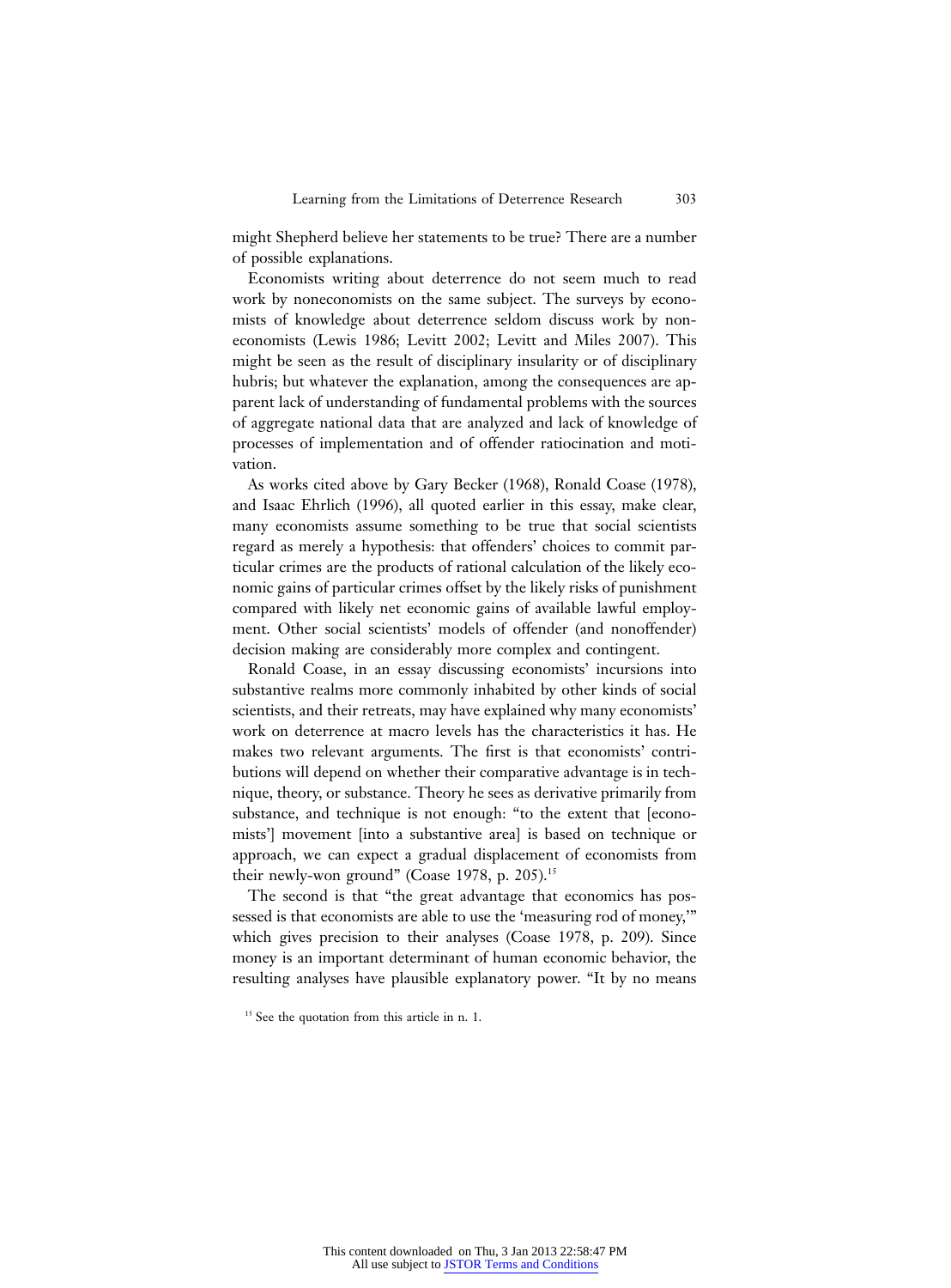follows [however] that an approach developed to explain behaviour in the economic system will be equally successful in the other social sciences. In these different fields, the purposes which men seek to achieve will not be the same, the degree of consistency of behaviour need not be the same and, in particular, the institutional framework within which the choices are made are quite different. . . . [Understanding all this] will require specialized knowledge not likely to be acquired by those who work in some other discipline" (p. 208).

Coase's two points may explain why, after the flurry of work by economists on capital punishment in the 1970s, little was published until the 1990s. Ehrlich's work could not withstand close scrutiny by people possessed of comparable technical skills but vastly greater substantive knowledge (Blumstein, Cohen, and Nagin 1978). The work by economists since the mid-1990s on capital punishment and shallissue laws has also followed the trajectory Coase predicted.

Finally, some or much of the work on deterrence by economists may be conscious or unconscious products of ideological, as opposed to merely disciplinary, ways of thinking. Dan M. Kahan (1999) offered an informative analysis of deterrence arguments in which he suggests that they are generally normative arguments in disguise. Americans hold widely divergent intuitions about the purposes of punishment, including whether for moral reasons killers should be killed. Disagreements based on deeply held moral intuition are seldom resolvable by resort to argument. Kahan suggests that seemingly technical and empirical arguments about deterrence are really camouflaged normative arguments: "The rhetoric of deterrence displaces an alternative expressive idiom . . . . Ultimately the deterrence idiom takes the political charge out of contentious issues and deflects expressive contention away from the criminal law" (1999, pp. 416–17). Put differently, many people who believe that capital punishment is morally permissible and in some cases is morally required—who believe that the state should kill people—are often uncomfortable saying that explicitly. Invocation of empirical evidence that capital punishment deters homicides provides a more comfortable rationale for laws they support for other reasons. The same analysis applies to shall-issue laws. Many of their proponents are Second Amendment ideologues. Lott's research provides an empirical fig leaf to cover what is often an ideological commitment.

Many of the economists who have written on the deterrent effects of punishments are well-known political conservatives—Gary Becker,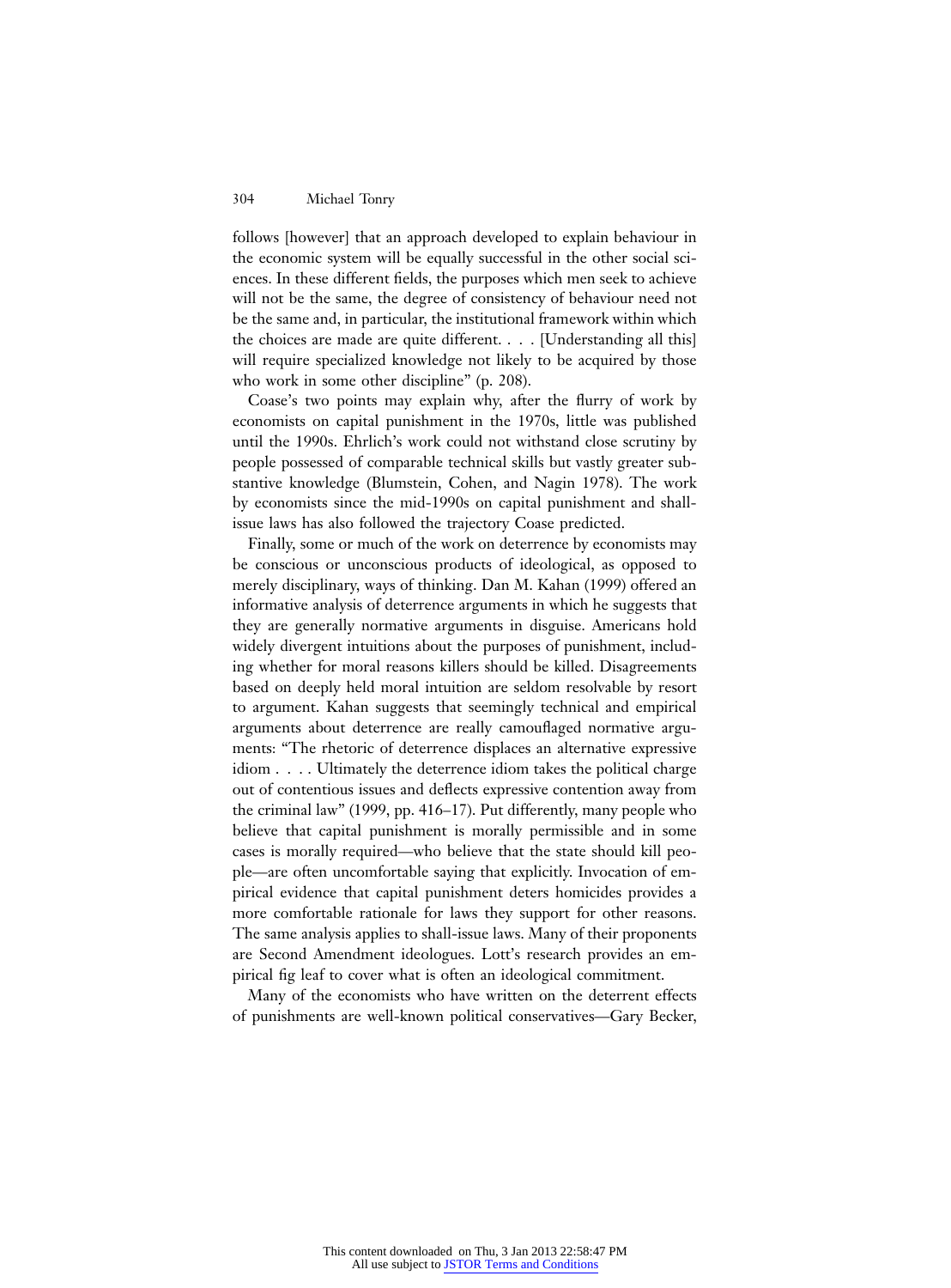Richard Posner, Isaac Ehrlich, John Lott—and others such as Joanna Shepherd are less well-known conservatives. It is merely human to be deeply attached to one's intuitions. Robert Nozick (1981, pp. 2–3), writing of philosophers, observed, "When a philosopher sees that premisses he accepts logically imply a conclusion he has rejected until now, he has a choice: he may accept this conclusion or reject one of the previously accepted premisses . . . . His choice will depend upon which is greater, the degree of his commitment to the various premisses, or the degree of his commitment to denying the conclusion. It is implausible that these are independent of how strongly he wants certain things to be true." So it may be with economists. John Donohue (2006) argued that his fellow economists are committed to price theory and a model of rational self-interested behavior, and this may make it exceedingly difficult to accept that price theory is less apposite to many forms of offending than it is to some other forms of human behavior.

This review of the deterrence literature supports three main conclusions concerning future research. First, good research designs for measuring the marginal deterrent effects of sanctioning changes on would-be offenders' behavior must be much more fine-grained in the questions they attempt to answer and in the ways they try to answer them. Models or designs aimed at investigating effects of changes in laws and policies or organizational practices (Ellickson's top two levels), but that do not take account of social norms, personal obligations, social contexts, and offenders' characteristics (his bottom three levels), will not teach us very much.

There are some realms in which enforcement strategies and sanctioning changes affect behavior and in which research on the effects of legal threats may usefully influence policy. Examples include tax compliance and evasion, illegal parking, and speeding. No doubt there are others. In the Netherlands, for example, where there are more bicycles than people, policy makers may need to develop effective ways to respond to increases in bicycle theft. Or in any country, increased levels of theft or robbery of new electronic gadgets create policy needs for new preventive approaches. Often the best responses will be technological and situational, as, for example, when development of thiefresistant automobile locks led to reduced auto theft rates in many countries, but sometimes they may include changes in police practice or sanctions policies. Well-designed micro-level studies that take ac-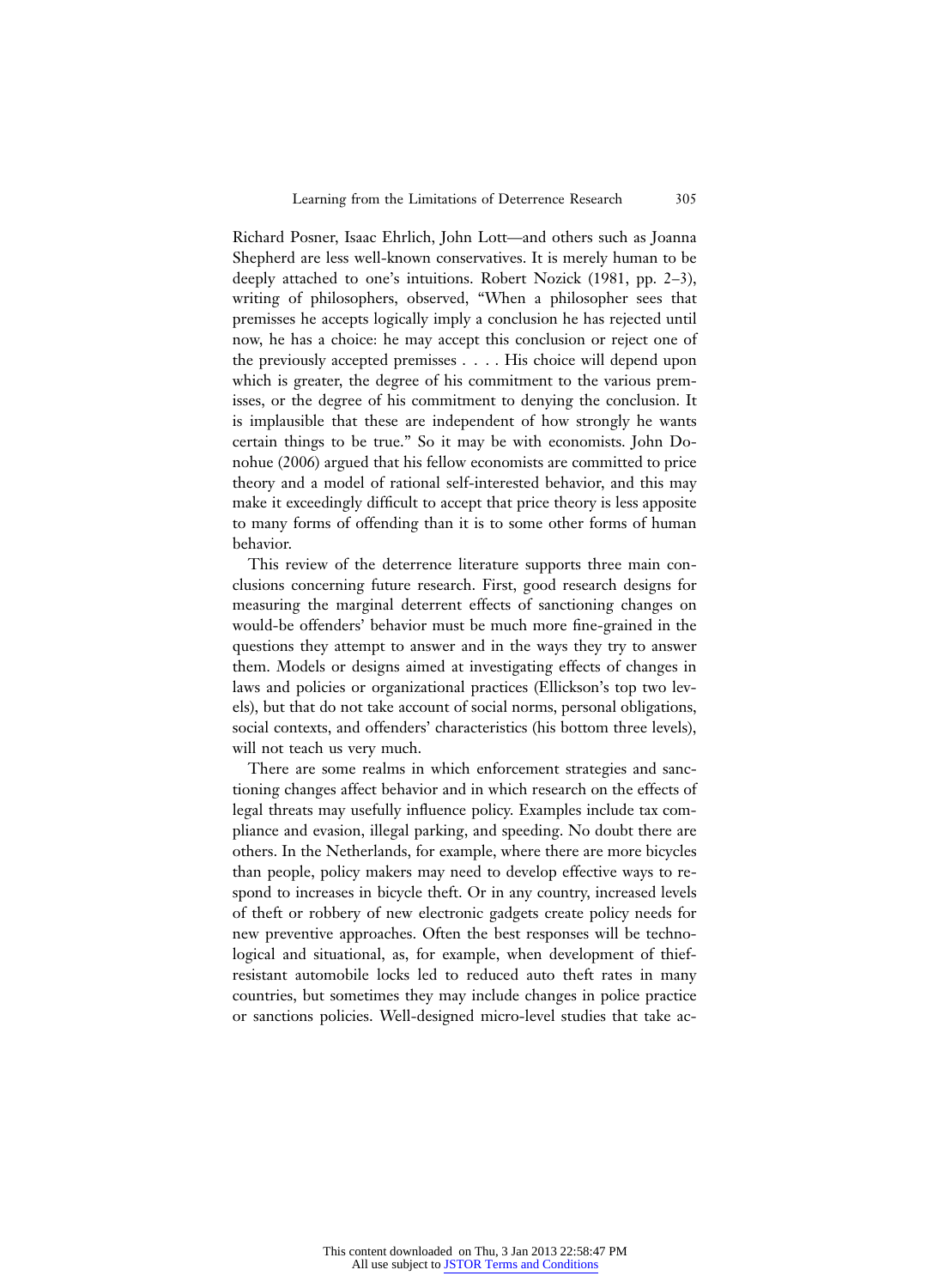count of implementation patterns, offense circumstances, and offenders' perceptions may well be able to provide important policy guidance (Tonry 2008).

Second, following Doob and Webster (2003), research on the deterrent effects of sanctions and sanctions changes, especially by economists, should test the null hypothesis that sanctions changes have no effects on offenders' behavior. Isaac Ehrlich, by contrast, has observed that the

"market model" . . . builds on the assumption that offenders, as members of the human race, respond to incentives. . . . This has been the justification for applying economic analysis to all illegal activities, from speeding and tax evasion to murder. Indeed, the distinguishing feature of the major contributions by economists has been the attempt to explain the various aspects of crime through the tools of organization and equilibrium analysis, rather than by reliance on deterministic social and environmental factors that are independent of the human will. *At least in the economic literature*, there has been little controversy concerning this approach. (1996, pp. 43–44; emphasis added)

There has, however, been substantial controversy among noneconomists about that approach. No one argues that (sane) offenders lack rationality, but many people do argue that credible research must take account of offenders' personal values and norms, of their knowledge of sanctions and sanctions changes, of the considerations and circumstances that shape offenders' choices, and of the nature and extent of implementation of legal or policy changes. So far none of the major economic literatures on the effects of sanctioning changes has withstood scrutiny by social scientists or by other economists.

Third, considerably more money and energy should be invested in studies of the implementation of legal changes intended to alter patterns of criminal punishment. A research finding that a change in sanctions policies had no significant effects on offending should come as no surprise if an implementation study showed that the change had no effects on sanctions imposed. Put another way, implementation studies examine a new policy's effects on officials' behavior. Sometimes new policies have little effect because they overload organizational systems or have resource implications that cannot be managed. Other times they have little effect because they call for dispositions that officials believe to be unjust or inappropriate and as a result do not impose.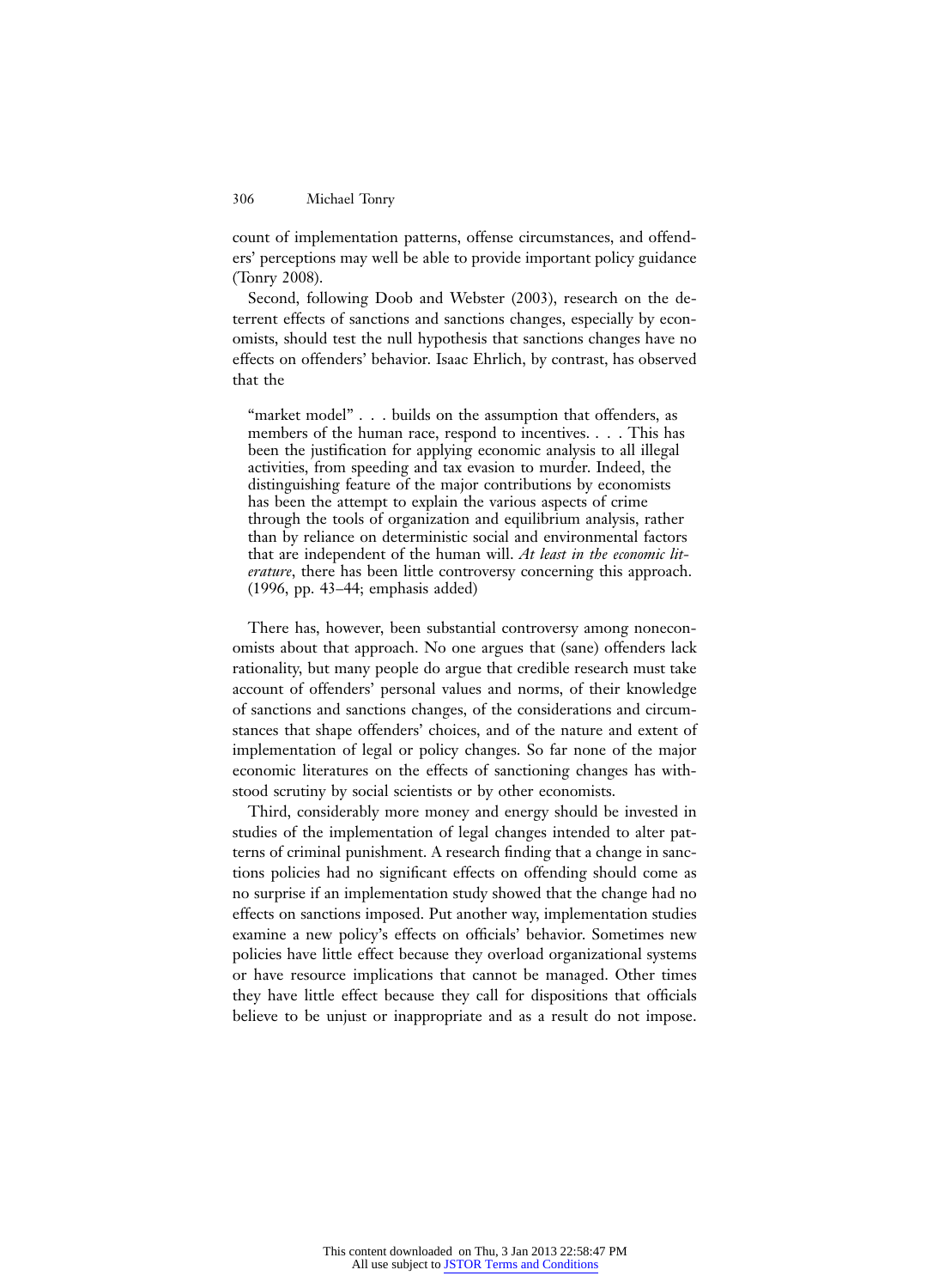Not so long ago, researchers developing decision tools for judges and parole boards viewed official noncompliance with punishment guidelines as indication that the guidelines were out of step with prevailing notions of justice, and thus as a sign that the guidelines themselves needed changing (Gottfredson, Wilkins, and Hoffman 1978). So it may be with many of the punishment innovations of the past 30 years. We may learn more from studies on the effects of changes in punishment laws and practices if we more often investigate why they do not operate as intended rather than whether they do.

#### REFERENCES

- Ayres, Ian, and John J. Donohue. 2003*a*. "The Latest Misfires in Support of the 'More Guns, Less Crime' Hypothesis." *Stanford Law Review* 55:1371–98.
- ———. 2003*b*. "Shooting Down the 'More Guns, Less Crime' Hypothesis." *Stanford Law Review* 55:1193–1312.
- Bachman, Ronet, Sally Ward, and Raymond Paternoster. 1992. "The Rationality of Sexual Offending: Testing a Deterrence/Rational Choice Conception of Sexual Assault." *Law and Society Review* 26:343–72.
- Becker, Gary. 1968. "Crime and Punishment: An Economic Approach." *Journal of Political Economy* 76:169–217.
- Black, D. A., and D. Nagin. 1998. "Do Right-to-Carry Laws Deter Violent Crime?" *Journal of Legal Studies* 27:209–19.
	- Blumstein, Alfred, Jacqueline Cohen, Susan Martin, and Michael Tonry, eds. 1983. *Sentencing Research: The Search for Reform*. Washington, DC: National Academy Press.
	- Blumstein, Alfred, Jacqueline Cohen, and Daniel Nagin, eds. 1978. *Deterrence and Incapacitation: Estimating the Effects of Criminal Sanctions on Crime Rates*. Washington, DC: National Academy of Sciences.
	- Bushway, Shawn. Forthcoming. "They All Come Back: Do They Commit More Crime than If They Never Left?" In *The Costs and Consequences of U.S. Incarceration Policy*, edited by Steven Raphael and Michael Stoll. New York: Russell Sage Foundation.
	- Bushway, Shawn, and Peter Reuter. In this volume. "Economists' Contribution to the Study of Crime and the Criminal Justice System."
	- Bushway, Shawn, Michael Stoll, and David Weiman, eds. 2007. *Barriers to Reentry? The Labor Market for Released Prisoners in Post-industrial America*. New York: Russell Sage Foundation.
- Coase, Ronald. 1960. "The Problem of Social Cost." *Journal of Law and Economics* 3:1–44.
- ———. 1978. "Economics and Contiguous Disciplines." *Journal of Legal Studies* 7:201–11.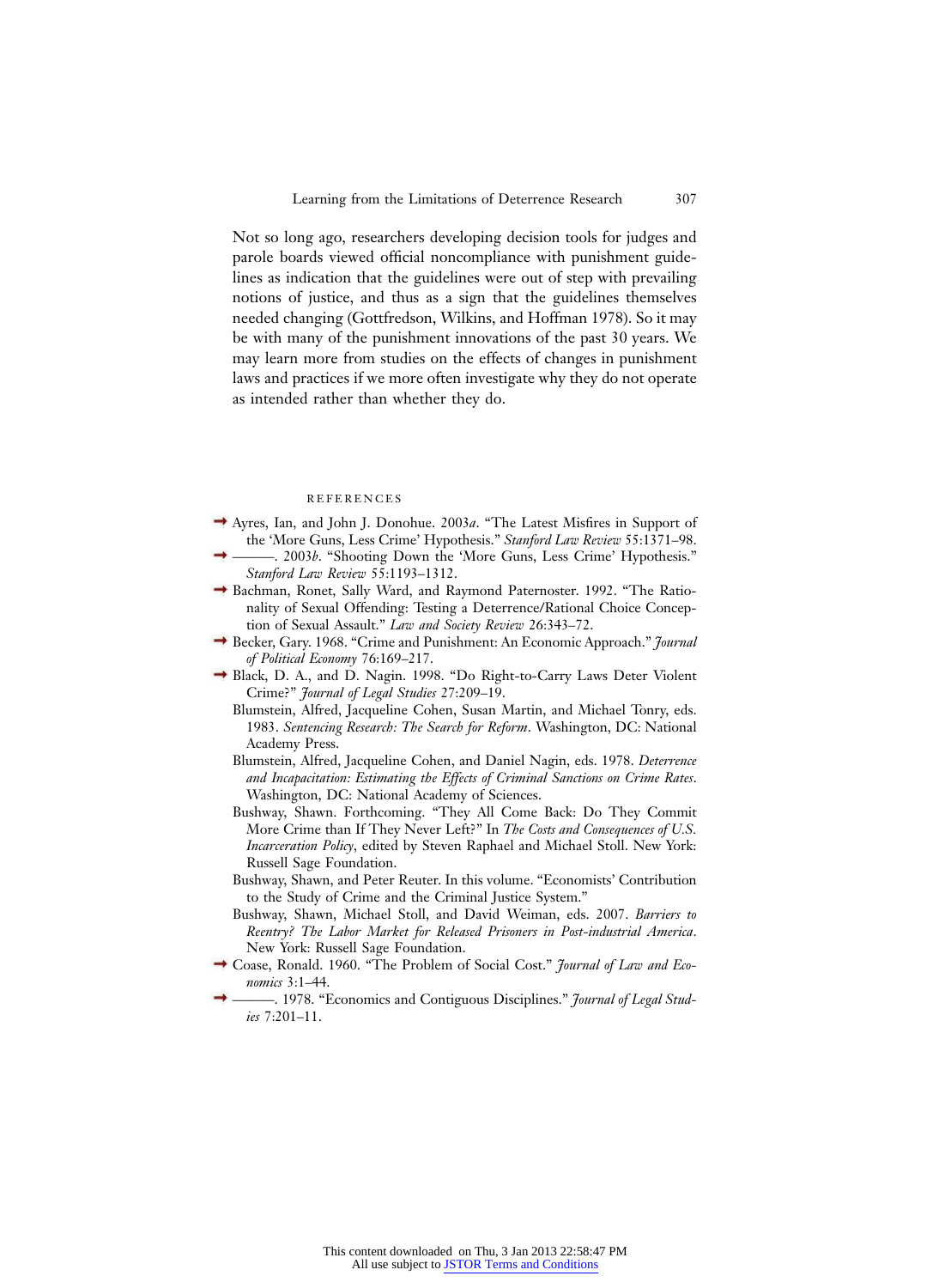- Cook, Philip J. 1980. "Research in Criminal Deterrence: Laying the Groundwork for the Second Decade." In *Crime and Justice: An Annual Review of Research*, vol. 2, edited by Norval Morris and Michael Tonry. Chicago: University of Chicago Press.
- ———. 1991. "The Technology of Personal Violence." In *Crime and Justice: A Review of Research*, vol. 14, edited by Michael Tonry. Chicago: University of Chicago Press.
- Cook, Philip J., and Jens Ludwig. 2003. "Principles for Effective Gun Policy." *Fordham Law Review* 73:589–613.
- Dezhbakhsh, Hashem, Paul H. Rubin, and Joanna M. Shepherd. 2003. "Does Capital Punishment Have a Deterrent Effect? New Evidence from Postmoratorium Panel Data." *American Law and Economics Review* 5:344–76.
- Dills, Angela K., Jeffrey A. Miron, and Garrett Summers. 2008. "What Do Economists Know about Crime?" Working Paper no. 13759. Cambridge, MA: National Bureau of Economic Research.
- Donohue, John J. 2004. "Guns, Crime, and the Impact of State Right-to-Carry Laws." *Fordham Law Review* 73:623–40.
- ———. 2006. "The Death Penalty: No Evidence for Deterrence." *Economists' Voice* (April): 1–6.
- → Donohue, John J., and Steven D. Levitt. 2001. "The Impact of Legalized Abortion on Crime." *Quarterly Journal of Economics* 116:379–420.
- Donohue, John J., and Justin Wolfers. 2005. "Uses and Abuses of Empirical Evidence in the Death Penalty Debate." *Stanford Law Review* 58:791–846.
	- Doob, Anthony, and Cheryl Webster. 2003. "Sentence Severity and Crime: Accepting the Null Hypothesis." In *Crime and Justice: A Review of Research*, vol. 30, edited by Michael Tonry. Chicago: University of Chicago Press.
	- Durkheim, Émile. 1933. *The Division of Labour in Society*. Trans. George Simpson. New York: Free Press. (Originally published 1893.)
- Ehrlich, Isaac. 1975. "The Deterrent Effect of Capital Punishment: A Question of Life and Death." *American Economic Review* 65:397–417.
- ———. 1996. "Crime, Punishment, and the Market for Offenses." *Journal of Economic Perspectives* 10(1):43–67.
- Ellickson, Robert C. 1991. *Order without Law*. Cambridge, MA: Harvard University Press.
- Fagan, Jeffrey, Franklin E. Zimring, and Amanda Geller. 2006. "Capital Punishment and Capital Murder: Market Share and the Deterrent Effects of the Death Penalty." *Texas Law Review* 84:1803–67.
- Gottfredson, Don M., Leslie Wilkins, and Peter Hoffman. 1978. *Guidelines for Parole and Sentencing*. Lexington, MA: Lexington Books.
- Harcourt, Bernard. 2001. *Illusion of Order: The False Promise of Broken Windows Policing.* Cambridge, MA: Harvard University Press.
- Harcourt, Bernard, and Jens Ludwig. 2006. "Broken Windows: New Evidence from New York City and a Five-City Social Experiment." *University of Chicago Law Review* 73:271–320.
- Hay, Douglas, Peter Linebaugh, John G. Rule, E. P. Thompson, and Cal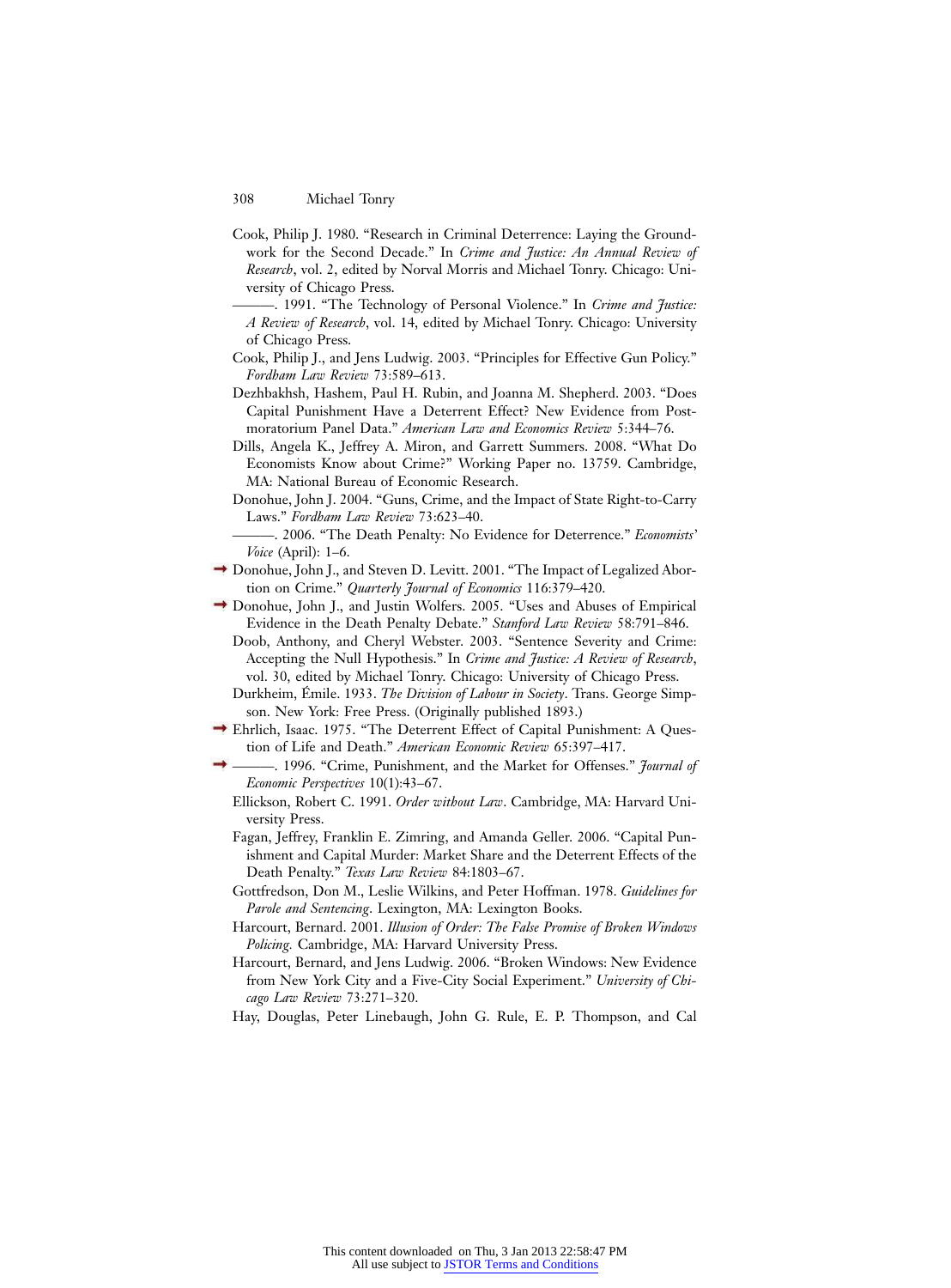Winslow. 1975. *Albion's Fatal Tree: Crime and Society in Eighteenth-Century England*. New York: Pantheon.

- Kahan, Dan M. 1999. "The Secret Ambition of Deterrence." *Harvard Law Review* 113:413–500.
	- Katz, Lawrence, Steven Levitt, and Ellen Shustorovich. 2003. "Prison Conditions, Capital Punishment, and Deterrence." *American Law and Economics Review* 5:318–43.
- Kennedy, Donald. 2003. "Research Fraud and Public Policy." *Science* 300:393.
- Kessler, Daniel P., and Steven D. Levitt. 1999. "Using Sentence Enhancements to Distinguish between Deterrence and Incapacitation." *Journal of Law and Economics* 42:343–63.

Kleck, Gary, and Don B. Kates. 2001. *Armed: New Perspectives on Gun Control*. New York: Prometheus.

- Klepper, Steven, and Daniel Nagin. 1989. "Tax Compliance and Perceptions of the Risks of Detection and Criminal Prosecution." *Law and Society Review* 23:209–40.
- Levitt, Steven D. 1996. "The Effect of Prison Population Size in Crime Rates." *Quarterly Journal of Economics* 111:319–25.

———. 2002. "Deterrence." In *Crime: Public Policies for Crime Control*, edited by James Q. Wilson and Joan Petersilia. Oakland, CA: Institute for Contemporary Studies Press.

- Levitt, Steven D., and George Miles. 2007. "Empirical Study of Criminal Punishment." In *Handbook of Law and Economics*, vol. 1, edited by A. Mitchell Polinsky and Steven Shavell. Amsterdam: Elsevier.
- Lewis, Donald E. 1986. "The General Deterrent Effect of Longer Sentences." *British Journal of Criminology* 26:47–62.
- Lochner, Lance. 2007. "Individual Perceptions of the Criminal Justice System." *American Economic Review* 97:444–60.

Lott, John R., Jr. 1998. *More Guns, Less Crime: Understanding Crime and Gun Control Laws*. Chicago: University of Chicago Press. (2nd ed. 2000.)

- Lott, John R., Jr., and David B. Mustard. 1997. "Crime, Deterrence, and Right-to-Carry Concealed Handguns." *Journal of Legal Studies* 26:1–68.
	- Ludwig, Jens. 2000. "Gun Self-Defense and Deterrence." In *Crime and Justice: A Review of Research*, vol. 27, edited by Michael Tonry. Chicago: University of Chicago Press.
- Marvell, Thomas B., and Carlisle E. Moody. 1994. "Prison Population Growth and Crime Reduction." *Journal of Quantitative Criminology* 10:109–40.
- Matsueda, Ross L., Derek A. Kreager, and David Huizinga. 2006. "Deterring Delinquents: A Rational Choice Model of Theft and Violence." *American Sociological Review* 71:95–122.

McCoy, Candace, and Patrick McManimon. 2004. "New Jersey's 'No Early Release Act': Its Impact on Prosecution, Sentencing, Corrections, and Victim Satisfaction." Unpublished final report. Washington, DC: National Institute of Justice.

Merritt, Nancy, Terry Fain, and Susan Turner. 2006. "Oregon's Get Tough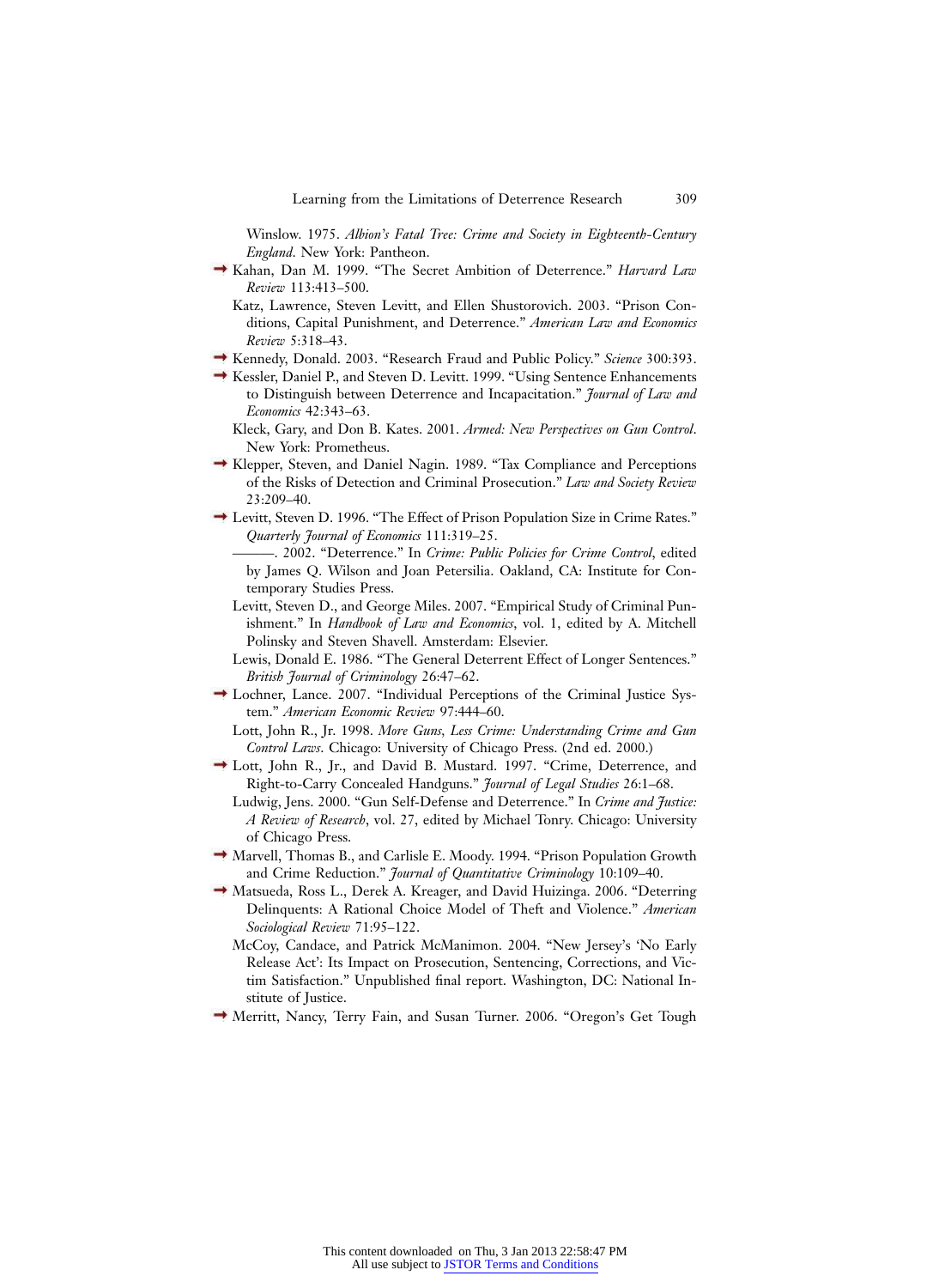Sentencing Reform: A Lesson in Justice System Adaptation." *Criminology and Public Policy* 5(1):5–36.

- Nagin, Daniel S. 1998. "Criminal Deterrence Research at the Outset of the Twenty-first Century." In *Crime and Justice: A Review of Research*, vol. 23, edited by Michael Tonry. Chicago: University of Chicago Press.
- Nozick, Robert. 1981. *Philosophical Explanations*. Cambridge, MA: Harvard University Press.
- $\rightarrow$  Piquero, Alex R., and Stephen Tibbetts. 1996. "Specifying the Direct and Indirect Effects of Low Self-Control and Situational Factors in Offenders' Decision Making: Toward a More Complete Model of Rational Offending." *Justice Quarterly* 13:481–510.
- Pogarsky, Greg. 2002. "Identifying 'Deterrable' Offenders: Implications for Research on Deterrence." *Justice Quarterly* 19:423–52.
- Pogarsky, Greg, Alex R. Piquero, and Ray Paternoster. 2004. "Modeling Change in Perceptions about Sanction Threats: The Neglected Linkage in Deterrence Theory." *Journal of Quantitative Criminology* 20(4):343–69.
	- Pratt, Travis C., Francis T. Cullen, Kristie R. Blevins, Leah H. Daigle, and Tamara D. Madensen. 2006. "The Empirical Status of Deterrence Theory: A Meta-Analysis." In *Taking Stock: The Status of Criminological Theory*, edited by Francis T. Cullen, John Paul Wright, and Kristie R. Blevins. New Brunswick, NJ: Transaction.
	- Raphael, Steven, and Michael Stoll. Forthcoming. *The Costs and Consequences of U.S. Incarceration Policy*. New York: Russell Sage Foundation.
	- Roberts, Julian, Loretta J. Stalans, David Indermaur, and Mike Hough. 2002. *Penal Populism and Public Opinion*. New York: Oxford University Press.
	- Sherman, Lawrence W. 1990. "Police Crackdowns: Initial and Residual Deterrence." In *Crime and Justice: A Review of Research*, vol. 12, edited by Michael Tonry. Chicago: University of Chicago Press.
- Sherman, Lawrence W., and Richard A. Berk. 1984. "The Specific Deterrent Effects of Arrest for Domestic Assault." *American Sociological Review* 49: 261–72.
	- Sherman, Lawrence W., Janelle D. Schmidt, and Dennis P. Rogan. 1992. *Policing Domestic Violence: Experiments and Dilemmas*. New York: Free Press.
	- Taylor, Ralph B. 2006. "Incivilities Reduction Policing, Zero Tolerance, and the Retreat from Co-production: Weak Foundations and Strong Pressures." In *Police Innovation: Contrasting Perspectives*, edited by David Weisburd and Anthony Braga. Cambridge: Cambridge University Press.
	- Teeters, Negley K. 1967. *Hang by the Neck: The Legal Use of Scaffold and Noose, Gibbet, Stake, and Firing Squad from Colonial Times to the Present*. With Jack H. Hedblom. Springfield, IL: Charles C. Thomas.
	- Tonry, Michael. 1996. *Sentencing Matters*. New York: Oxford University Press. ———. 2004. *Thinking about Crime: Sense and Sensibility in American Penal*
	- *Culture*. New York: Oxford University Press. -. 2008. "Onderzoek naar afschrikking; de noodzaak om klein te denken
	- als we iets nieuws willen leren." *Justitiele Verkenningen* 34(2):98–117.

Tonry, Michael, and David Green. 2003. "Criminology and Public Policy in